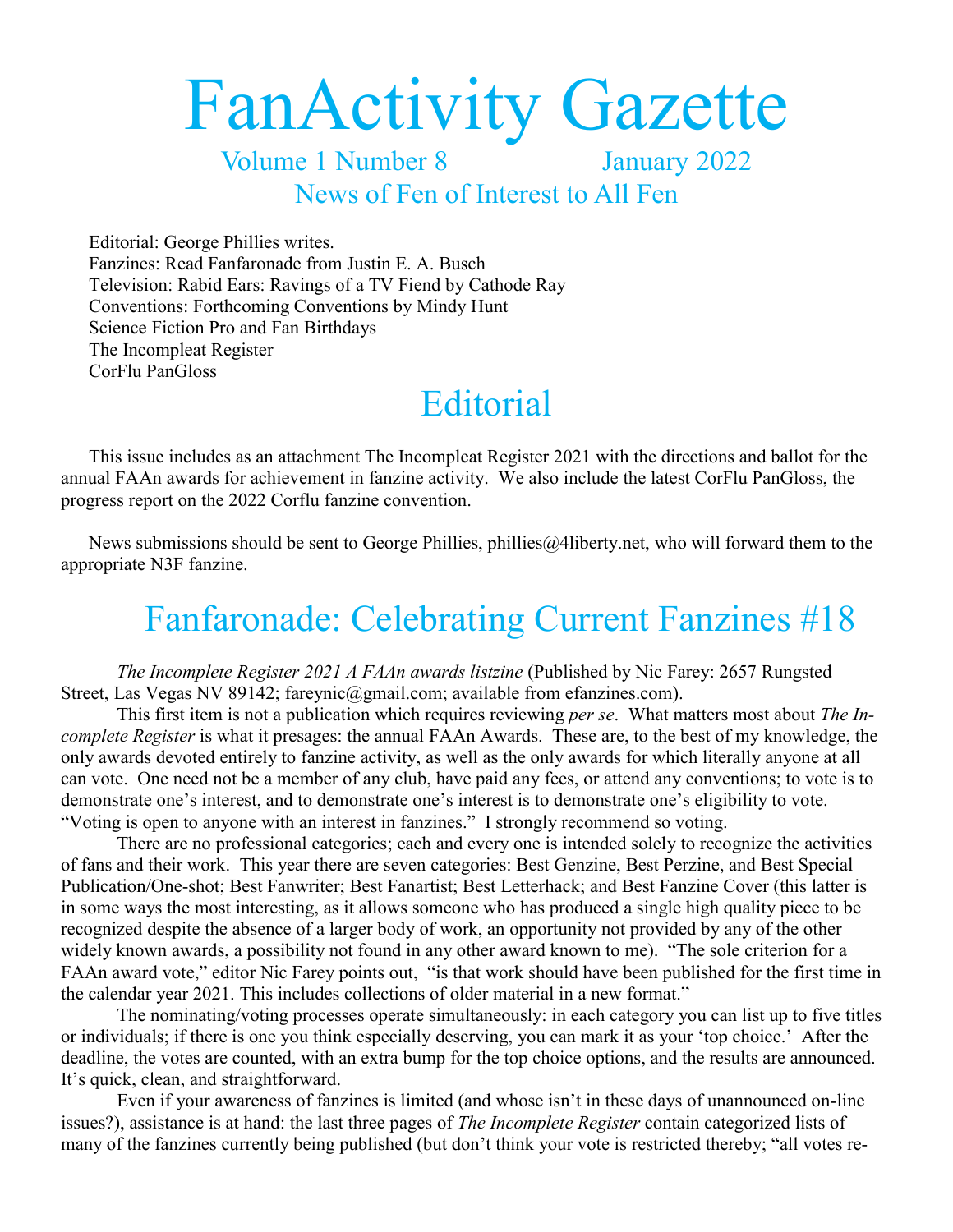ceived will be counted in good faith," even if no one on the committee has ever seen, or even heard of, a fanzine for which you have cast a vote). Look up some fanzines, and start thinking about which you like best. Many of the zines listed are available on Bill Burns's efanzines.com, so you can check them out at your leisure. Another place to look, of course, is back issues of this very fanzine review column; while I don't make specific recommendations regarding awards, it won't be difficult to guess which zines I find most impressive, assessments with which you may or may not agree, and which may thus stimulate critical thoughts of your own (keeping in mind that, while I review every fanzine an editor sends me, by no means do all editors send me their fanzines). A copious supply of additional reviews can be found in Guy Lillian's *Zine Dump*, the only full scale reviewzine still being published, available, like so much else, at efanzines.com. There's much good fannish work being published, and it and its creators deserve to be acknowledged by those who know best: the fanzine fans.

You've got some, if not a lot of, time; as the *Register* notes, "Votes must be **received** before midnight PDT, Friday February 25, 2022." This is your opportunity to be heard regarding the best of fanzine creation and publication. Don't miss it.

*Askance* 52; *Askew* 35: (Edited by John Purcell; available from efanzines. com). The former is a genzine, the latter a perzine, but both offer plenty of fannish material. *Askance* is longer by far (30 pages as opposed to 8, although nine of those pages are devoted to a convention listing); the range of topics is wide and engaging in both.

*Askew* includes brief reviews of Purcell's recent stfnal reading; he covers eleven books, with publishing dates ranging from 1901 (George Chetwynd Griffith's *Honeymoon in Space*, on which Purcell's summation is that, although "the unique propulsion system and description of the spaceship is worth it," "the vast majority of this overly religious polemic is overwhelming, especially in the last three chapters.") to 2017 (*The Rise and Fall of D.O.D.O.*, by Neil Stephenson & Nicole Galland, "a grand bit of adventure spread out across a millennium as characters plunge back and forth through historical eras in an effort to save magic." Purcell recommends it enthusiastically, despite its 742 pages.). Purcell's comments are pithy and sometimes brusque, but always fair; the two pages are the highlight of the zine.

*Askance*, being larger, has space for a cover (by Sarah Felix, taking a break from creating tiaras). It also has room for a reprint of "the Time-Binder's Wife," a faan fiction story by Purcell from 2010 featuring unexpected encounters, via the refrigerator, with Sherman and Mr. Peabody and Dr. McCoy. It's amusing, and does not outstay its welcome.

Sam Long contributes "Parodies Lost and Parodies Regained," a collection of filk songs from years ago (the oldest is from 1970, with revisions from 1993); Bill Fischer presents another in his "Figby" series of comics; Purcell reviews two fanzines at some length (Kurt Erichsen's *Endeavor*, reappearing after a 44-year hiatus) and Claire Brialey & Mark Plummer's *Banana Wings*), then segues into a book review, something he appears to think uncommon in a fanzine. Perhaps it is these days, but plenty of the best fanzines of yore published many such reviews. Oddly enough, the lettercol has only one letter, as opposed to two in the shorter *Askew*.

Purcell and his colleagues have light touches, and the material is generally breezy and pleasant to read. This gives all the more reason to hope that Purcell's expression of doubt about continuing publishing ("it could easily be that I am getting a bit tired of pubbing zines") is a passing malaise, not a precognition of the future.

*Pablo Lennis* 410 (January, 2022: "a bi-monthly journal of science fiction and fantasy fiction in the form of a fan magazine with a distribution accomplished by sending it to contributors of art and writing, to writers of letters of comment, to people sending similar publications in exchange, and otherwise for the price of 2.00 an issue." Published by John Thiel, 30 N. 19th St., Lafayette, Indiana, 47904)

I didn't receive the past two issues of *Pablo Lennis*, and this one arrived just in time to be added to this issue's column. Some changes have occurred. The zine is now bi-monthly. Burnett Toskey, who has been active in fandom even longer than Thiel himself (he was active in The Nameless Ones in Seattle starting in about 1950), is running a bizarrely amusing serial, "Nursemaid to Nightmares," which seems to be concluding in this issue, while Celine Rose Mariotti has begun a new serial, "Atomic Soldiers: Exploring Saturn," written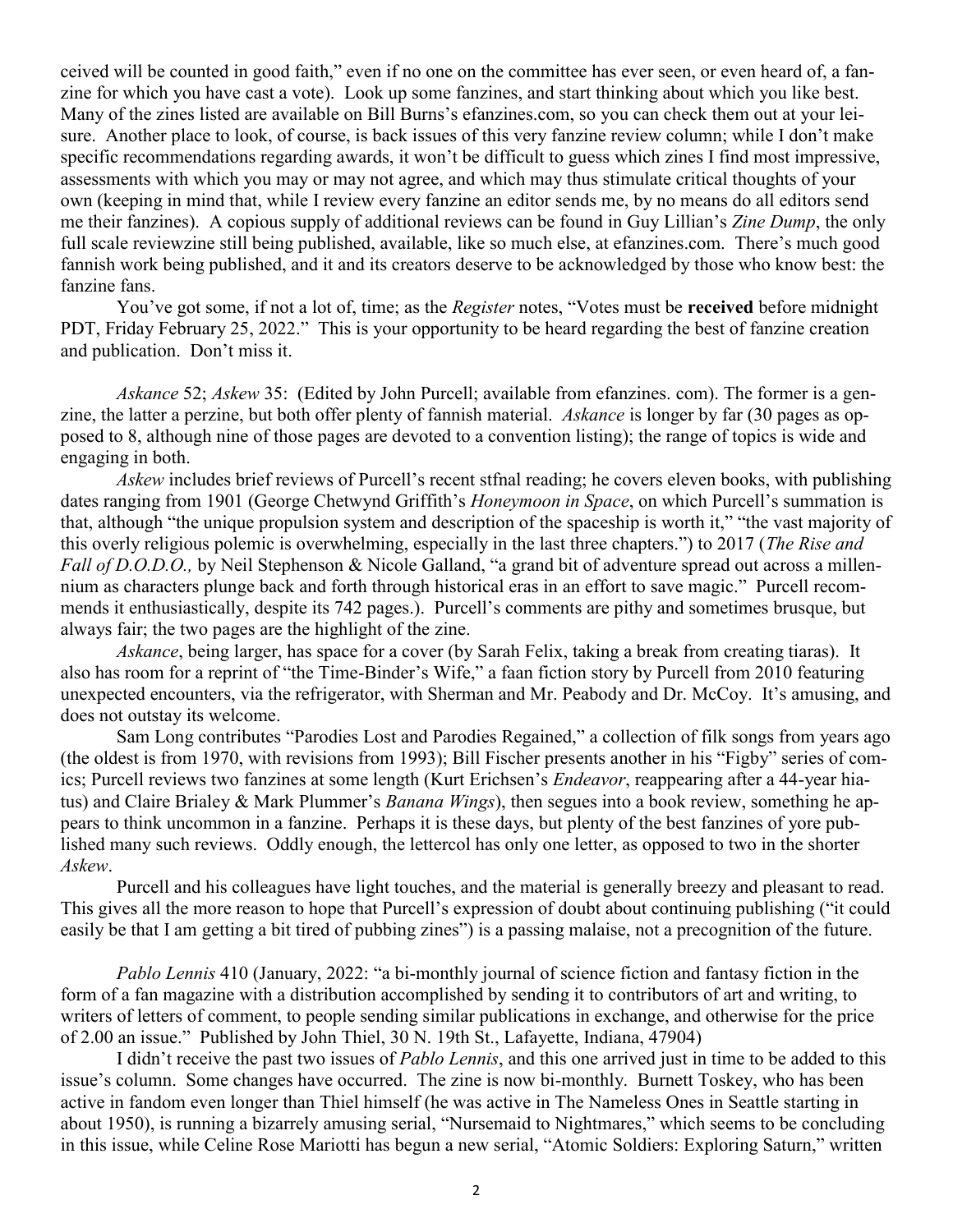very much in the manner of a 1920s or '30s pulp tale. Joanne Tolson's long-running serial, "Society of Disinformation," continues with Chapter 21, all of eleven lines long. I suspect the bi-monthly appearance of serial chapters will make following the overall tales a bit more difficult.

Otherwise the regular writers and features are present as usual, among them poems, reviews, and a longer essay by Will Mayo, a cartoon by G.F. Heyder, a poem by Dr. Mel Waldman, and, perhaps most interestingly, a variety of retrospective articles by editor Thiel. He has been contributing idiosyncratic fanzines and fannish material to the stfnal world for over sixty years; it is thus always interesting to see his comments (themselves invariably idiosyncratic as well) on other fanzines and fandom in general, along with his reviews of his own publications (here of his on-line zine *Surprising Stories*). The letters trigger extensive responses from Thiel, making this genzine even more personalized than usual.

*This Here…* 48: Edited by Nic Farey: 2657 Rungsted Street, Las Vegas NV 89142; [far](mailto:fareynic@gmail.com)[eynic@gmail.com;](mailto:fareynic@gmail.com) available from [efanzines.com.](http://efanzines.com/)

Of particular interest here is an article, "The Week of Hell," by J.L. Farey, Nic's partner, who is more often being written about in the zine than doing the writing. Like so many such tales, it begins quietly with a minor incident; like a Laurel and Hardy film (think 1929's *Big Business*, wherein a house— the wrong house— is demolished), events spiral downward into miscommunication and chaos and (the climax, which I will not spoil) "a nice, relaxing morning" ends up being about a dog. It's worse than you expect, and funnier, in a sick sort of way (the accompanying illo is a Jackson Pollock painting, which is all too appropriate without being too graphic), before circling around to the calm after the storm.

Nic's opening essays are typically wide-ranging or perhaps even a bit more so; I can't recall Plato's Theory of Forms making an appearance before, especially in a discussion of fans and fanzines (no, I'm not describing it; you'll just have to go to efanzines and check it out for yourself). The conclusion extends the implicit conversation startlingly: having described William Breiding (*Portable Storage*) in a more or less Platonic context, Nic spins the tale back to fanzine fandom in an unexpected manner: "At risk of extreme and widespread chair plummeting, I'll be so bold as to suggest that each of us sees something of ourselves in the other, at least perhaps in the broad-brush ways in which we are engaging with the fanzine Faniverse."

David Hodson's Footy column is likewise wide-ranging, beginning with a blast at the most recent Spiderman movie and proceeding through sports scandals, Pheidippides (and the historians who rather expanded upon his original feat— "we're looking at you, Plutarch, and you, Lucian")— and dubious machinations in Formula 1 racing before summing up recent football news, "although only Gawd and Nic Farey know why." Amusing as always, even, or perhaps particularly, for those not interested in the sports themselves.

General fannish material is, of course, all but omnipresent: the TAFF race, the upcoming Corflu Pangloss, and Ulrika O'Brien's sardonic on Hugo Award categories, which moves from sardonic to sarcastic as it proposes a variety of new categories ("the O, Ghu! Awards"), such as "Best Random Event in an Unrelated Fandom that Some People Online Liked a Lot" (I like this one), and "Best Gigantic Aggregation of Random Contributors Who Got So Much as a Name Check in a Publication Run by 'Editors' Who Think Every Kid in the League Deserves an Orange Slice, Especially When Someone Else Pays for The Infinite Number of Oranges."

This is perhaps the most fannish of current fanzines; nominally a perzine (and certainly deeply shaped by Nic's own character, history, and interests), *This Here*… contains much more of general interest than many a genzine. And if you don't like what you read, there's always the lettercol, in which you can expatiate upon the iniquities of fandom at length.

*Tommyworld* 88 (Tommy Ferguson, editor: available from: 125 Haypark Ave, Belfast, BT7 3FG, Northern Ireland; tw@tommyworld.net [or] http://tommyworld.net.

The entire issue, four pages instead of the more common two, is devoted to a con report on Corflu 38 (Concorde), held in Bristol in November of last year, having been postponed from March by the then-current Covid surge. Corflu is the only convention which has managed to avoid actually cancelling any of its annual in-person meetings throughout the two years of Covid; even so, the eight month postponement still found the shadow of the pandemic looming over the proceedings: "The Friday night Opening Ceremony, 'It's a Zoom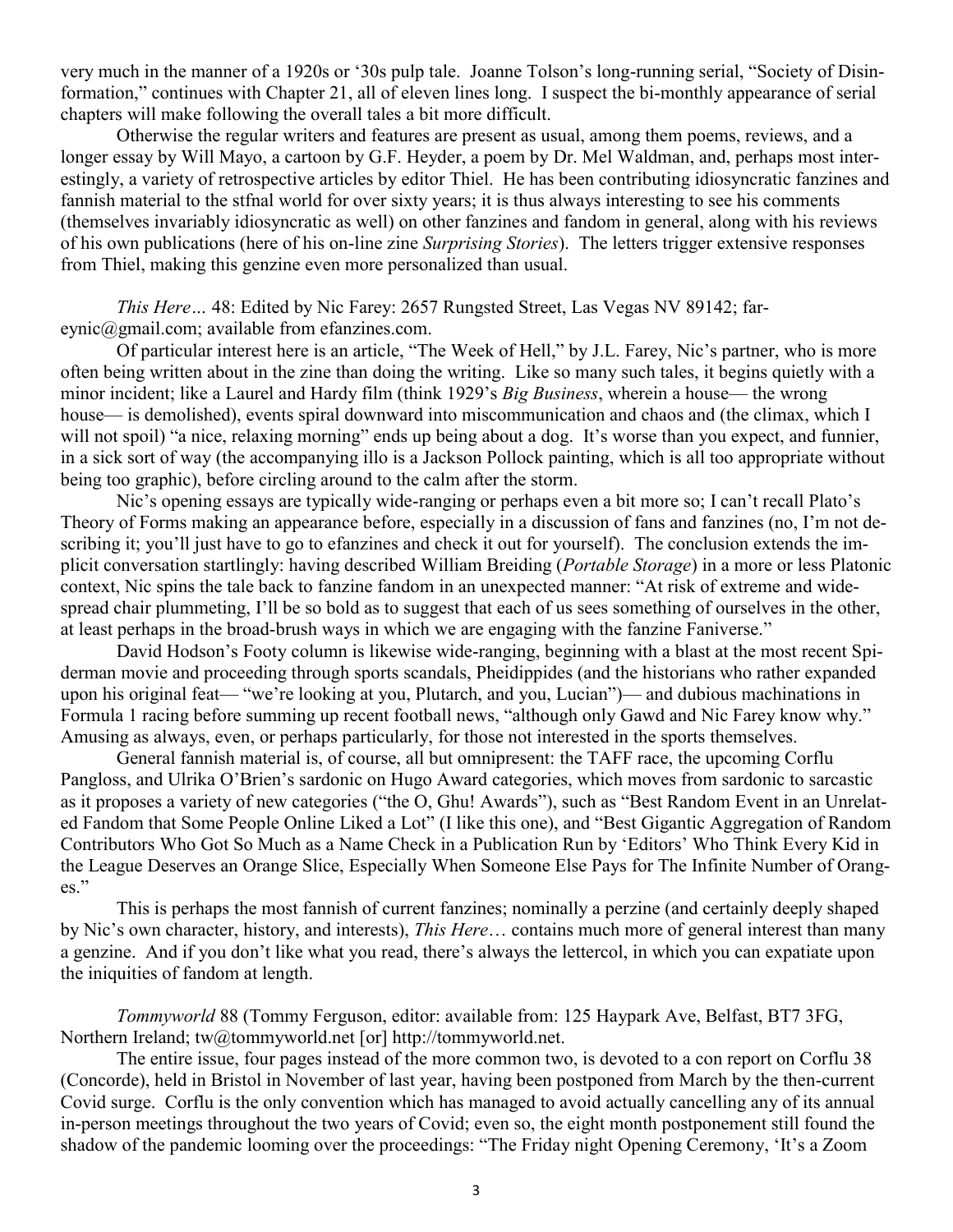Pandemic' panel and Open Mike cabaret show were, I have to say, a bit muted. Not too sure if this was because we were all feeling our way - elbow bumps were the order of the day and masks were on all the times."

Yet the camaraderie possible in a small convention quickly asserted itself, and Ferguson's account captures more than a modicum of humor and good feelings shared by those present. The programming, although not extensive, was wide-ranging and seems to have been greeted with lively interest, especially the discussion, hosted by Rich Coad, of whether PoD is fannish, in which the discussants took unexpected sides. "It is not very often you hear the traditional small 'c' conservative fans passionately arguing over whether control of the means of production of our work was a central tenet of fannish fandom." Ferguson, who revealed that he "has a tattoo of Lenin on his person" (he didn't say where), was quite pleased at the turn of events.

Of special interest to North American fans may be the last page, comprising a photograph of most of the attendees paired with a name key in the manner of group photos from a century ago. As most members of N3F may never have met most English or Irish fans, but may well have read things by or about them, this helps put a face to the person whose words you already know.

Chatty, pleasant, and very fannish: if you're a fan of fannishness, pluck this one from the internet and enjoy.

Editors desiring reviews: If you have a print zine, send it to me at 308 Prince St., #422, St. Paul, Minn. 55101; if you have an e-zine, send a PDF to [jeab@musician.org.](mailto:jeab@musician.org) My deadline is the 15th of each month; it would be helpful if zines have arrived by the 10th of each month. Anything sent close to the deadline makes the review more likely to be based on a quick skim of the contents. If the zine is new to me, or seems to require more extensive consideration, I may hold it over for a month.

Advance notice: As of this writing, I expect to be in Canada teaching a course during the month of March, which means that I will not receive any print fanzines until I return at the beginning of April. So if you send one in late February and don't see a review in March, it's not because I'm ignoring you, but that I had not received the zine in time to add the review to the column.

### Television Rabid Ears: Ravings of a TV Fiend By Cathode Ray

Don't touch that dial, you wide-eyed Neffers; it's the new year's first edition of "Rabid Ears: Ravings of a TV Fiend." Hello, and how do you do, 2022? This is an occasional column about the best and brightest science fiction, fantasy, horror, and other genre television programming options. Let's see what's what—now, and next—on the old boob tube, shall we? Don't worry about too much screen time for Baby New Year. Ol' Cathode Ray is available for babysitting—during prime time and late nights.

The Dec. 6-19, 2021, issue of TV Guide included some intriguing items of potential interest to fen. Correspondent "Scott"—if that even be his real name—wrote in to the "Ask Matt" lettercol to suggest that he and other fen of the show LA BREA might watch it, ahem, ironically, much like fen of Syfy's SHARKNADO films. "LA BREA … is so bad that it's kind of funny, … except I think it is supposed to be a serious drama," he wrote. TV Guide scribe Matt Roush agreed, comparing it to older programs such as THE TIME TUNNEL and LAND OF THE GIANTS. What the hey now? "[V]iewers … are watching agog at how inept this sci-fi adventure is while almost enjoying it for its unabashed cheesiness," Roush wrote in response. This humble columnist—and fan—bristles at such dismissive language. Sometimes, the lapses in—or lack of—polish and quality can aid in a show's appeal. There's absolutely nothing wrong with watching THE TIME TUNNEL or LAND OF THE GIANTS—especially given their scarcity on DVD in our region. Now, LA BREA, on the other hand…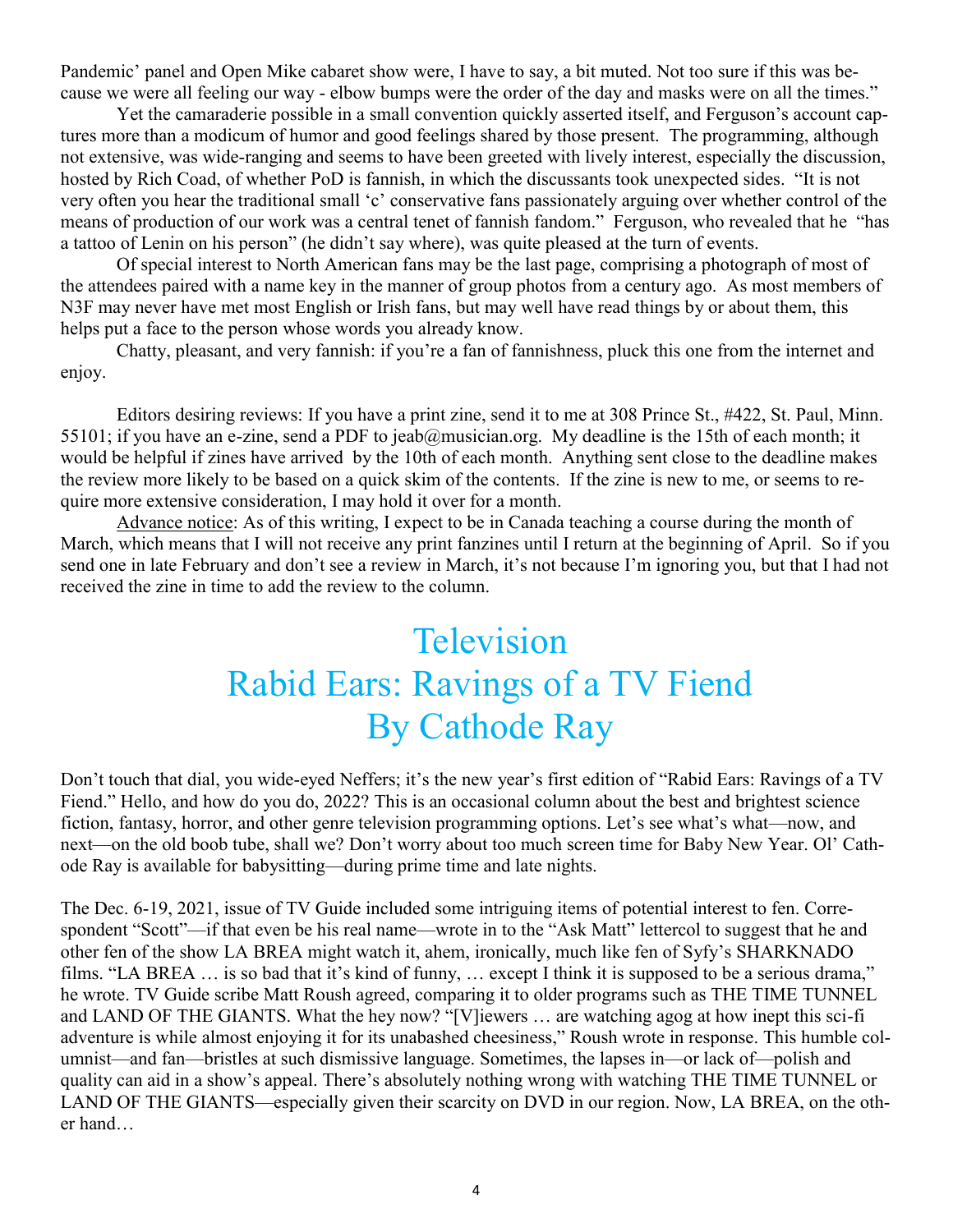Also in that edition, GHOSTS maintained a position in the TV Insider "20 Top Shows" list. For the week of Nov. 8-14, 2021, GHOSTS came in at No. 19, with 5.2 million viewers watching live. A sidebar titled "Fall TV's Top Winners and Losers" reported that the show has averaged 5.5 million viewers since its Oct. 7, 2021, premiere. Similarly, LA BREA came in as the No. 1 new series for 2021 in the 18-49 demographic. The network even ordered a second season. Other shows that earned mention in that issue included THE EXPANSE, HAWKEYE, LEGACIES (a VAMPIRE DIARIES spinoff), STATION ELEVEN (exploring the experiences of survivors of a flu epidemic), and THE WITCHER. (THE WITCHER also got a call out in the Dec. 12-18, 2021, issue of TV Weekly.)

But the Dec. 20, 2021, to Jan. 2, 2022, edition of TV Guide is of particular interest to fen. Featuring a cover image of THE BOOK OF BOBA FETT's Temuera Morrison and Ming-Na Wen, that issue proclaims "Boba Fett: STAR WARS Takes Over TV!" with a subhead saying "Plus: Scoop on OBI-WAN KENOBI and 5 other new series." STAR WARS fen, get thee to a newsstand! I'll count to five and give you a head start: 5, 4, 3, 2, 1…

The feature story, "Boba Fett Rules!," is given a full two pages, including a full-page photo. Jim Halterman's article on THE BOOK OF BOBA FETT, which premieres Dec. 29, recounts the character's movie appearances, as well as Boba Fett's presence in THE MANDALORIAN. The new show sounds amazing, to be honest. Two additional pages are devoted to other forthcoming STAR WARS shows fen can anticipate, including THE ACOLYTE, ASHOKA, ANDOR, LANDO, THE MANDALORIAN, OBI-WAN KENOBI, and RANGERS OF THE NEW REPUBLIC. I think that's more than five, per the cover, but I'm no mathematician. It's definitely a good time to be a STAR WARS fan.

Dean Stockwell is included in the tribute "A Fond Farewell," which focuses on actors who died in the last year. Stockwell starred opposite Scott Bakula in the 1989-1993 series QUANTUM LEAP, which earned him four Emmy nominations and a Golden Globe. More recently, he appeared on BATTLESTAR GALACTICA. (The December 2021 issue of Channel Guide also noted the deaths of Johnny Crawford, a former Mouseketeer who also appeared on THE RIFLEMAN; and Clarence Williams III, who was on THE MOD SOUAD.) And Matt Roush's "Top 10 of 2021" included several genre options in the roundup: EVIL, GHOSTS, WANDA-VISION, and WHAT WE DO IN THE SHADOWS.

The December 2021 issue of Channel Guide reported that Apple TV+ signed on for Season 2 of FOUNDA-TION and Seasons 3 and 4 of MYTHIC QUEST, and HBO Max gave the green light on a fourth season for TITANS and DOOM PATROL. At the same time, Y: THE LAST MAN has been canceled on FX on Hulu; rumor is it might be shopped elsewhere.

In recent weeks, several notable genre programs have aired. Jodie Whittaker's time on DOCTOR WHO came to an end with the finale of the 13th season on BBC America and AMC+ on Dec. 5. (BBC America will air three DOCTOR WHO specials in 2022, including a holiday special on New Year's Day—after five days of the DOCTOR WHO marathon leading up to it.) THE EXPANSE's sixth and final season premiered on Amazon Prime Video on Dec. 10. The Dec. 12-18, 2021, TV Weekly highlighted the Dec. 16 streaming of FIREBITE, an original series on AMC+ in which "indigenous Australian hunters battle vampires." (Channel Guide expands on the premise of the program: The last vampire colony, dating to the late 18th century, is located in a remote mining town.) A toothsome tale, to be true. Channel Guide noted THE WITCHER's season premiere on Netflix on Dec. 17. FANTASY ISLAND received a TV Guide Editors' Choice for its Dec. 21 episode on Fox—as well as a mention in the Dec. 19-25, 2021, issue of TV Weekly. As commented on in the previous installment of this column, the holiday season continued to inspire screenings of several seasonal fantasies, including the direct-to-video FROZEN sequel OLAF'S FROZEN ADVENTURE, which aired on ABC on Dec. 24; and the 1966 animated HOW THE GRINCH STOLE CHRISTMAS!, which aired on NBC on Christmas Day itself .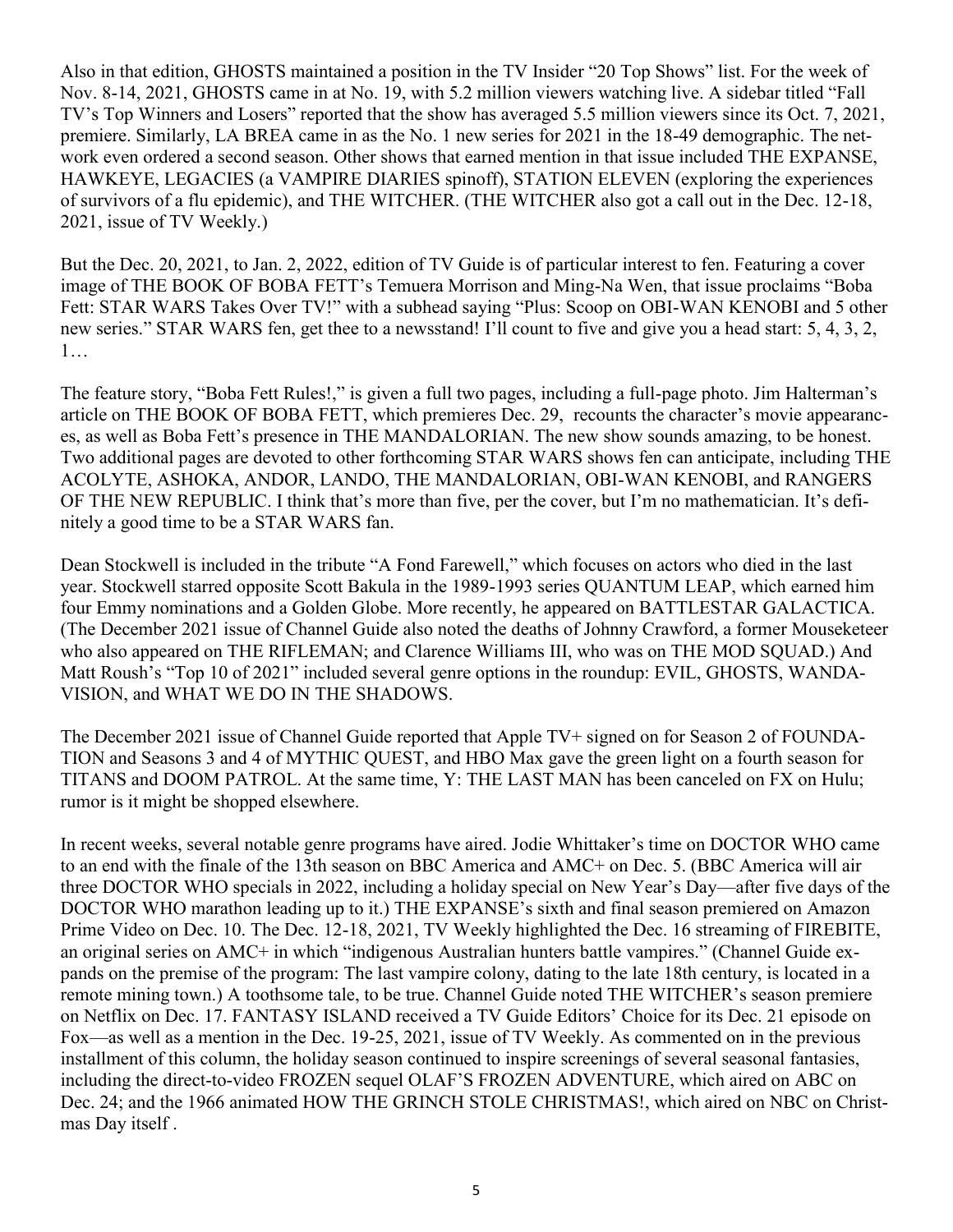Meanwhile, all 100 episodes of the 2011-17 TEEN WOLF TV adaptation dropped on Paramount+. BEWITCHED's third season, its first in color, is now streaming on Amazon Prime's IMDb channel. A DISCOVERY OF WITCHES's first season, which features a witch and her vampire lover (a toothsome twosome, to be true), is now available on Prime's AMC+ channel. The South Korean sf thriller THE SILENT SEA started streaming on Netflix on Dec. 24. And the New Zealand plague-themed sf comedy CREAMERIE is newly available on Hulu. Your humble narrator predicts that the streaming services will continue to offer sf, fantasy, and horror productions from other countries in translation. If only we could expect the same in books and short stories!

Pencil these in your calendar, fen and fellow freaks: Right now, the most important television event is the fiveday DOCTOR WHO marathon leading up to the new year. It started at 6 a.m. PT on Dec. 27 and will run 24 hours a day with back-to-back episodes. Kicking off with the DOCTOR WHO episode "The Girl in the Fireplace," (Season 2, Episode 4) the marathon is a bumper crop of recent doctors. Episodes to be aired include "The God Complex," "Hell Bent," "Hide," "Orphan 55," "Resolution,""Rosa,""Smile," and many others. As an example of how they're airing the episodes, between 7 p.m. and midnight Dec. 27, BBC America will screen the DOCTOR WHO episodes "Silence in the Library," "Forest of the Dead," "Midnight," "The Stolen Earth," and "Journey's End." That's Season 4, Episodes 8-10, and 12-13, so the marathon is mostly nearcomplete runs in sequence. A real treat.

Starting Dec. 29, HBO2 will air the first two episodes of DOOM PATROL and RAISED BY WOLVES; viewers can then continue watching on HBO Max. Not only does THE BOOK OF BOBA FETT (as mentioned above) start streaming on Disney+ on Dec. 29, the 1998 pilot of CHARMED will air on TNT and a new episode of GHOST ADVENTURES will debut on Travel on that day. Syfy's annual TWILIGHT ZONE marathon kicks off Dec. 31 with the 1963 episode "The Parallel." The marathon will run through Jan. 2.

That TWILIGHT ZONE marathon is, then, the second most important TV coming up in the near future. Since 2 a.m. PT on Dec. 31, Syfy has been airing back-to-back TWILIGHT ZONE episodes, continuing a tradition it's maintained for the last five years or so. Before that, it wasn't uncommon for regional syndicated stations to hold similar TWILIGHT ZONE marathons. Rod Serling fan site Shadow & Substance published this year's full marathon schedule, which is an extremely helpful resource. (You can access it at https://tinyurl.com/ bddsbfed.) The first 10 episodes aired include "The Parallel," "Where is Everybody?," "One For the Angels," "Mr. Denton on Doomsday," "The Sixteen-Millimeter Shrine," "The Incredible World of Horace Ford," "Judgment Night," "The Purple Testament," "Elegy," and "Nightmare As a Child." That accounts for Season 4, Episode 11; Season 1, Episodes 1-4; Season 4, Episode 15; and Season 1, Episode 10, 19-20, and 29. Well worth tuning in to.

Meanwhile, a new PBS adaptation of AROUND THE WORLD IN 80 DAYS starring David Tennant will premiere Jan. 2—it even earned an Editors' Choice from TV Guide. Reportedly, the new series gives Phileas Fogg, the protagonist of Jules Verne's 1872 novel, more of a backstory. And TV Weekly's Dec. 26, 2021, to Jan. 1, 2022, issue promoted the return of BATTLEBOTS to the Discovery Channel on Jan. 6

At the end of its most recent issue, TV Guide gives a cheer to "the fright stuff," suggesting that MIDNIGHT MASS, CHUCKY, and CHAPELWAITE are among the best shows of the past year. (Entertainment Weekly actually named MIDNIGHT MASS one of the year's best shows. Among the worst: AMERICAN HORROR STORIES.) On the flip side, TV Guide gave a jeer to The CW's "hide-and-seek scheduling," expressing concern about the network's launching of new seasons with five-week events; THE FLASH and RIVERDALE are now off the air until March, when they will return in different time slots.

The January 2022 issue of Entertainment Weekly features a brief interview with Chiwetel Ejiofor about this spring's Showtime adaptation of THE MAN WHO FELL TO EARTH. Based on Walter Tevis's 1963 novel, originally adapted as a 1976 movie starring David Bowie, the show's first season stars Ejiofor as "an entirely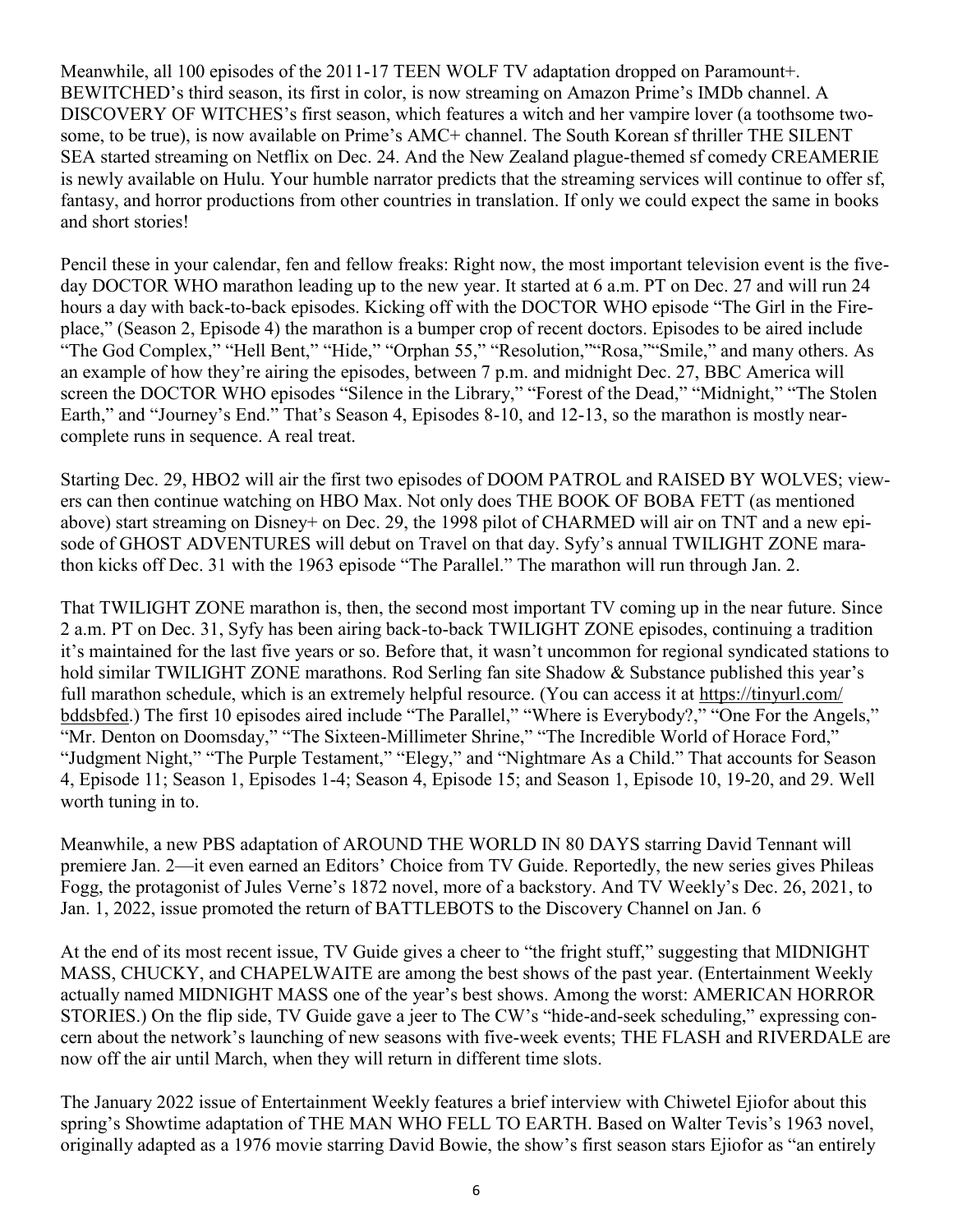different character with an entirely different story." Huh? Also expected in 2022: Paramount+ plans a new series based on the HALO video games. Steven Moffat, who adapted Audrey Niffenegger's 2003 novel THE TIME TRAVELER'S WIFE in the above-mentioned DOCTOR WHO episode "The Girl in the Fireplace," will adapt the novel again as a series for HBO. "This is the story of a man living his life in the wrong order," Moffat says. Netflix will offer a series focusing on Wednesday Addams titled… WEDNESDAY. Courtney Cox will star in a Starz show debuting in March called SHINING VALE; a writer lives in what might be a haunted house. In the CW's NAOMI, a Superman fan discovers that she, too, "has special abilities and may not be from Earth." The issue also includes a four-page THE BOOK OF BOBA FETT feature titled "Ready, Fett, Go."

The Dec. 20 TV Guide crossword, Puzzle #1430, offers the following brain teasers to boggle the minds of fen: 8 Across is "THE MICKEY MOUSE". 27 Down is "Item used by ARROW hero." 32 Down is " WOLF." 42 Down is " Flynn Boyle." And 44 Down is "Gretchen of NIGHTFLYERS." Send in your educated guesses in care of this clubzine.

Until next time, brave pilgrims, this is "Cathode Ray," your guide to the best of what's hidden in the grids. Turn on, tune in, and blast off!

### Motion Pictures Celluloid Sentience By Cathode Ray

This column, "Celluloid Sentience," is a spinoff of the TV-themed column "Rabid Eyes." It is a periodic listing focusing on upcoming movie and DVD releases of potential interest to fen of science fiction, fantasy, and horror. Release dates occasionally change, and we will do our best to update them in this listing. Please check your local listings before you go to the movie theater. And tell 'em Ray sent you! (That's got to be good for a free Red Vines, at least!)

If you become aware of any movie or DVD release dates, send them in care of this clubzine, and we'll do our best to verify and include your submissions. And if you see any of these fantastic flicks, consider writing a review to share with other Neffers.

Movie Release Dates Arctic Void (Science Fiction, Jan. 14) Belle (Animated/Science Fiction, Jan. 14) Breeder (Horror, Jan. 11) Ditched (Horror, Jan. 18) The Free Fall (Horror, Jan. 14) The Kindred (Horror, Jan. 7) King Car (Science Fiction, Jan. 7) The King's Daughter (Fantasy, Jan. 21) The Legend of La Llorona (Horror, Jan. 7) Monsters in the Closet (Horror, Jan. 4) Morbius (Horror, Jan. 28) Old Strangers (Horror, Jan. 11) The Runner (Horror, Jan. 21) Scream (Horror, Jan. 14) Shut In (Horror, Jan. 31) Tales of Luminaria: The Fateful Crossroad (Animated/Fantasy, Jan. 20)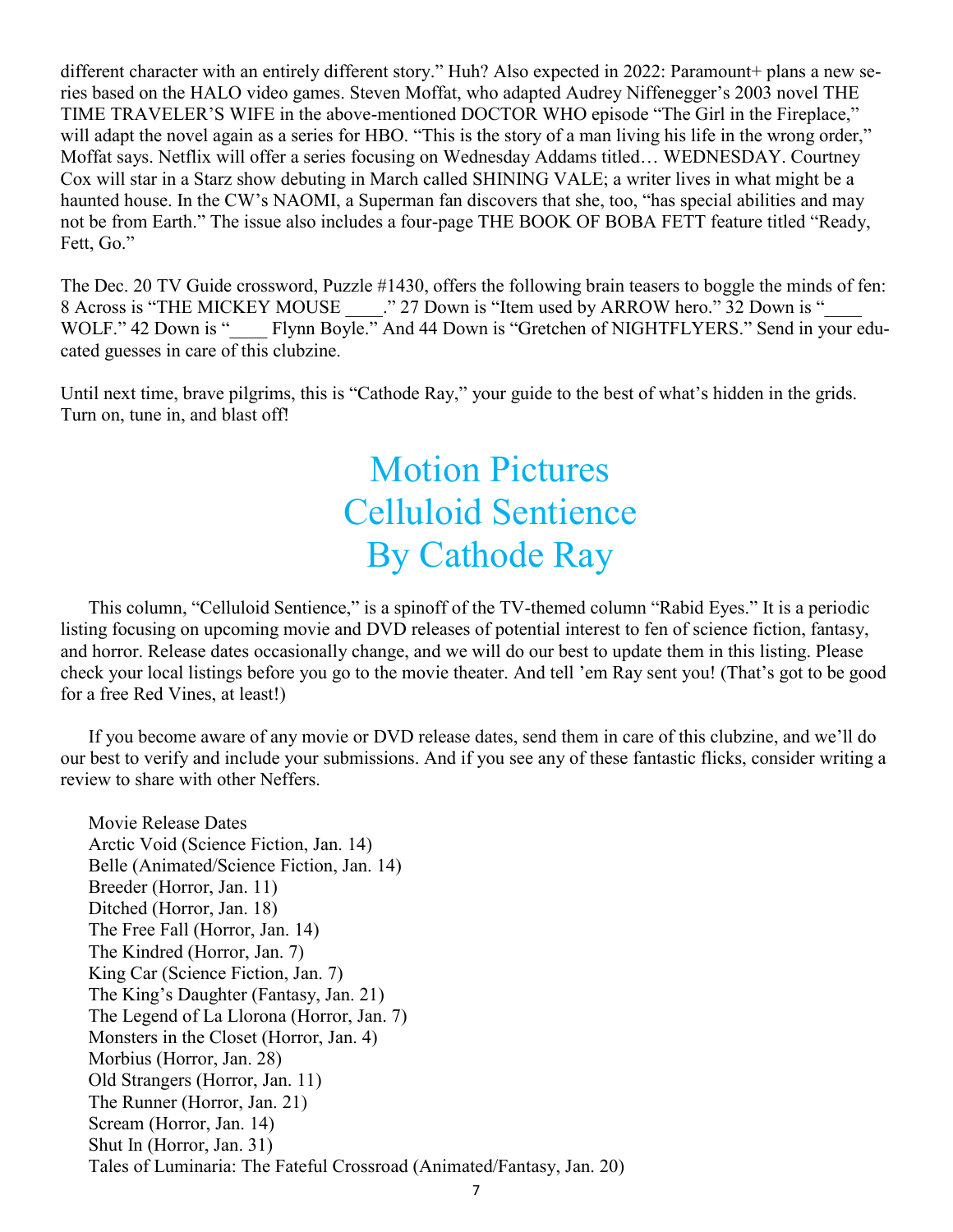Warhunt (Horror, Jan. 21)

DVD Release Dates The Addams Family 2 (Animated/Fantasy, DVD and Blu-ray, Jan. 18) Antlers (Horror, DVD and Blu-ray, Jan. 4) A.rtificial I.mmortality (Documentary, DVD, Jan. 11) Black Friday (Horror, DVD and Blu-ray, Jan. 4) Clockstoppers (Science Fiction, 2002, Blu-ray, Jan. 25) The Djinn (Horror, DVD and Blu-ray, Jan. 4) Dune (Science Fiction, DVD and Blu-ray, Jan. 11) Elysium (Science Fiction, 2013, Blu-ray, Jan. 25) Halloween Kills (Horror, DVD and Blu-ray, Jan. 11) I'm Your Man (Science Fiction, DVD and Blu-ray, Jan. 11) Last Night in Soho (Horror, DVD and Blu-ray, Jan. 18) The Mortal Instruments: City of Bones (Fantasy, 2013, Blu-ray, Jan. 25) The Superdeep (Horror, DVD and Blu-ray, Jan. 4) Surf's Up (Animated/Fantasy, 2007, Blu-ray, Jan. 25) Titane (Horror, Blu-ray, Jan. 18)

Until next time, double feature creatures, this is "Cathode Ray," your guide to the best of what's crawling in the aisles and on the big scream. Ticket, please!

### **Conventions for February** *Mindy Hunt*

Each month we will provide a list of conventions from around the world.

This list is constantly being updated throughout the month. You can find our full events list as well as a calendar at [http://scifi4me.com/conventions](http://scifi4me.com/conventions-events/)-events/.

During the week, we provide regular updates on our TV channel <http://scifi4me.tv/> with any schedule changes or cancellations. These updates also include any COVID-19 requirements the events are requesting. These requirements are also listed on our calendar for each event.

We are always looking to keep the list and calendar as current as possible. If you know of a local event, big or little, send us and email at events@scifi4me.com so we can add it and make it the most comprehensive conventions list on the internet.

#### **FEB 3-6**

#### *VIRTUAL*

#### **ON-SITE**

[Capricon](http://capricon.org/) *–* Chicago, IL Feb 3-6 *[Greendale](http://seanharry.com/home/greendale/) – London, United Kingdom* Feb 4-6 [WeebCon](https://www.weebcon.net/) –Allen, TX Dec 4-6 [Edwardian Ball](https://www.edwardianball.com/#1483389986439-23327fdf-4662) *–* San Francisco, CA Feb 4-5 [CreepIE Con](https://www.creepiecon.com/?fbclid=IwAR1XqaEP0FUBqNlVHxjOG0TXh1ebwu9mHC7_H7aFjhPNe6F_5zkTfkAqmpY) – Ontario, CA Feb 5-6 *[Brighton Anime & Gaming Con](https://www.brightonanimecon.com/) – Brighton, United Kingdom* Feb 5-6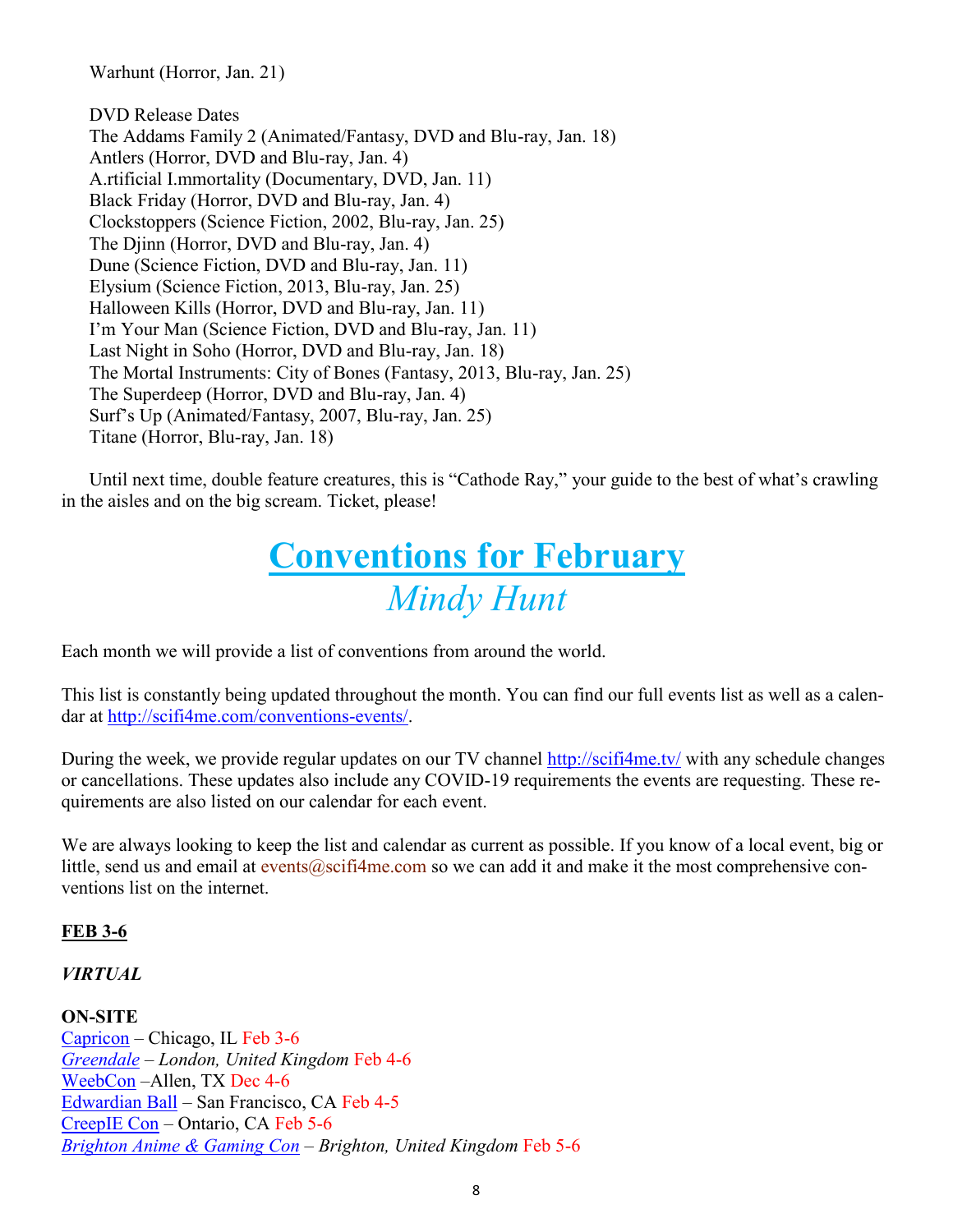[LIttle Rock Anime Festival](https://littlerockanimefest.com/) – Little Rock, AR Feb 5 [NOICE: Norfolks Original Indie Comics Expo](https://www.facebook.com/noicenorfolk/) – Norfolk, VA Feb 5 [Wayne NJ Toy Show](https://www.veteriproductions.com/) – Wayne, NJ Feb 5 *[Captial Trade Shows](http://capitaltradeshows.com/) – Ottawa, Ontario, Canada* Feb 6 [East Bay Comic Con](https://eastbaycomiccon.com/) – Concord, CA Feb 6

#### **FEB 10-14**

#### *VIRTUAL*

#### **ON-SITE**

[Ohayocon](https://ohayocon.org/) – Columbus, OH Feb 10-13 [Anime Milwaukee](https://animemilwaukee.org/) – Milwaukee, WI Feb 11-13 [Geekway Mini–](https://geekwaytothewest.com/conventions/convention/5db85cecd8539329b639b27d) St Louis, MO Feb 11-13 [Amimazing](https://www.savannahanimazing.com/)-Con – Savannah, GA Feb 12-13 *[Animangapop Plymouth](https://plymouth.animangapop.co.uk/) – Plymouth, United Kingdom* Feb 12-13 [ATG Expo](https://atgexpo.com/) – Waco, TX Feb 12-13 [RetroMania Collectibles Show](https://www.heritageeventcompany.com/austin-retromania-toy-show-february-2022-487096.html?fbclid=IwAR0dJnIZD_WNrrhqR9QdGMPekPioGbRcGQMn50gzZqFNdc8zVDtKOrjoq1Q) – Dripping Springs, TX Feb 12-13 [Missouricon](http://www.missouricon.com/?fbclid=IwAR1O96zV7eJvqkFv5pTjOBytffT1c_azbuDch-SHUNrSOaLq7QIeKL5o-qk) – St Louis, MO Feb 12 [Statesville Comic Con](https://www.facebook.com/Statesvillecomiccon/) – Statesville, NC Feb 12 [Turklock Toy](https://www.facebook.com/events/403765814248965/?acontext=%7B%22event_action_history%22%3A%5b%7B%22surface%22%3A%22page%22%7D%5d%7D)-Anime-Comic Con – Turlock, CA Feb 12 [Dice Tower Cruise](https://dicetowercruise.com/) – Fort Lauderdale, FL Feb 13-19 [Clandestine Comics](https://clandestinecomics.com/) – Hunt Valley, MD Feb 13 [ConVoluted CON Cruise](https://www.icruise.com/cruises/convoluted-con-cruise-3680.html) – Miami, FL Feb 14-19

#### **FEB 18-21**

#### *VIRTUAL*

#### **ON-SITE**

*[Lux](http://seanharry.com/home/lux/) – Birmingham, United Kingdom* Feb 18-20 *[Abunai! Convention](https://abunaicon.nl/) – Koningshof, Netherlands* Feb 18-20 [Alaska ComiCon](https://www.alaskacomicon.com/?fbclid=IwAR1z2fIYe0xUxsTMtQkwt9uQK6TZma0npHf93ezxps50lVETwWvh6wkOY9w) – Fairbanks, AK Feb 19-20 [Con Nooga](http://www.connooga.com/) – Chattanooga, TN Feb 18-20 [DunDraCon](http://dundracon.com/) – San Ramon, CA Feb 18-20 [Gallifrey One](http://www.gallifreyone.com/) – Los Angeles, CA Feb 18-20 [Game of Thrones Official Fan Convention](https://www.creationent.com/got/index.html) – Las Vegas, NV Feb 18-20 *[Japan Expo Sud–](https://www.japan-expo-sud.com/en/) Marseille, France* Feb 18-20 [Pensacon](https://pensacon.com/) – Pensacola, FL Feb 18-20 *[Fan Expo Vancouver](https://fanexpohq.com/fanexpovancouver/) – Vancouver, British Columbia, Canada* Feb 19-21 *Oz-[Comic Con Adelaide](https://ozcomiccon.com/) – Adelaide, South Australia, Australia* Feb 19-20 [Oddities & Curiosities Atlanta](https://odditiesandcuriositiesexpo.com/events) – Atlanta, GA Feb 19

#### **FEB 21-28**

#### *VIRTUAL*

#### **ON-SITE**

[PrezCon](https://www.prezcon.com/) – Charolttesville, VA Feb 21-27 [Coastal Magic Convention](https://coastalmagicconvention.com/) – Daytona Beach, FL Feb 24-27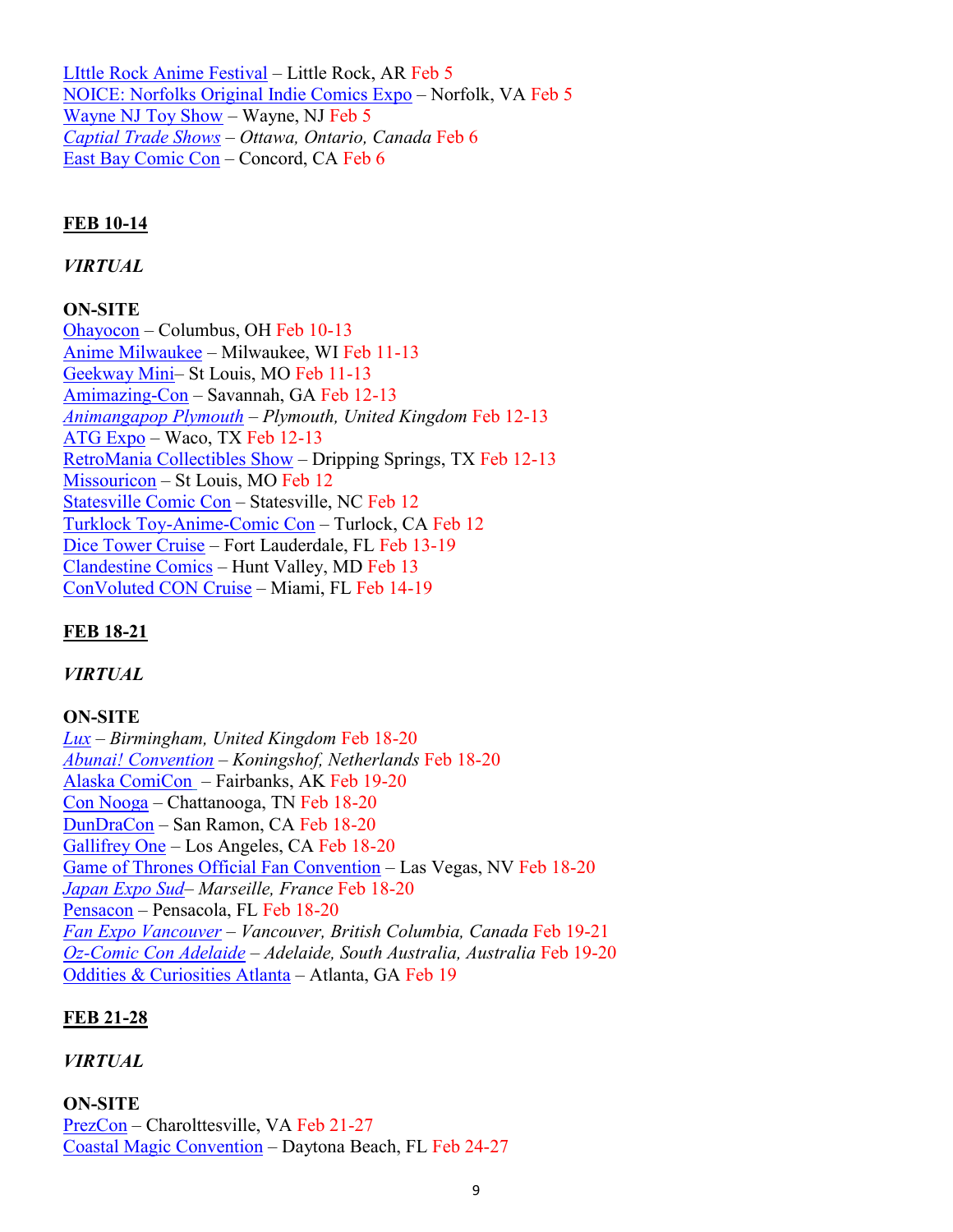[ConFinement](https://www.confinementcon.org/) – Lebenon, TN Feb 25-28 [Cult Classic Convention](https://www.confinementcon.org/) – Bastrop, TX Feb 25-27 [LVL Up Expo](https://lvlupexpo.com/?fbclid=IwAR16YKcK9ScrZfUUuHW7jGwhCAaQ78pCWvA6wkF4zMHOwnp0mT9Il4Eijpk) – Las Vegas, NV Feb 25-27 [Sworn Fest](https://www.ladydeathuniverse.com/sworn-fest-2022-ticket-sales-are-live/) – Mesa, AZ Feb 25-27 [Great Lakes Comic Convention](http://greatlakescomicconvention.com/) – Warren, MI Feb 25-26 [Alamo Hero Con](https://alamoherocon.com/?fbclid=IwAR1sW9bs80ygSA_OGf3r8cF70ODIPPURDlIcAfTEBIzHKz-xN2RGrTknUCs) – Austin, TX Feb 26-27 [Captain's Comic Expo](https://captainscomicexpo.com/) – Charleston, SC Feb 26-27 *[MAGIC](https://www.magic-ip.com/) – Monaco, Monaco* Feb 26-27 *[Portsmouth Anime & Gaming Con](https://www.portsmouthanimecon.com/) – Portsmouth, United Kingdom* Feb 26-27 [Oddities](https://www.confinementcon.org/) & Curiosities Charlotte – Charlotte, NC Feb 26

### **Science Fiction Pro and Fan Birthdays**

This list of fandom-related birthdays was first published by Bruce Pelz in the Fantasy Amateur Press Association. Andrew Porter published and updated the list for Science Fiction Chronicle. Updates are welcome!

Unless stated otherwise, all birthdays are in the 20th century.

#### **January**

Chesley Bonestell, 1/1/1888; Seabury Quinn, 1/1/1889; Ella Parker, 1/1/18; Robert Nathan, 1/2/1894; Isaac Asimov, 1/2/20; Bill Broxon, 1/2/27; Charles Beaumont, 1/2/29; Patrick Nielsen Hayden, 1/2/59; J.R.R. Tolkien, 1/3/1892; Doris Pitkin Buck, 1/3/1898; Mark Owings, 1/3/45; A.R. Morlan, 1/3/58; Arthur Hayes, 1/4/23; Ruth Kyle, 1/4/30; Ramsey Campbell, 1/4/46; Tom Digby, 1/5/40; Madeline Morrison, 1/5/55; S. Fowler Wright, 1/6/1874; Eric Frank Russell, 1/6/05; Algernon D'Ammassa, 1/6/71; Barbi Johnson, 1/7/23; Christine Haycock-Moskowitz, 1/7/24; Graham Stone, 1/7/26; Gene DiModica, 1/7/48; Dennis Wheatley, 1/8/1897; Greg Ketter, 1/9; Algis Budrys, 1/9/31; Elizabeth Anne Hull, 1/10/37; George Alec Effinger, 1/10/47.

Jerome Bixby, 1/11/23; Joyce Jumper, 1/12/37; Thomas Endrey, 1/12/40; Geoffrey Hoyle, 1/12/41; Seth Breidbart, Bill Higgins, Paula Lieberman, 1/12/54; Clark Ashton Smith, 1/13/1893; Ron Goulart, 1/13/33; Ken Bulmer, 1/14/21; Joseph L. Green, 1/14/31; Arthur Byron Cover, 1/14/50; Robert Silverberg, 1/15/35; Ron Bounds, 1/15/45; Nat Schachner, 1/16/1895; Festus Pragnell, 1/16/05; Neville Shute, 1/17/1899; Dean Dickensheet, 1/17; Anna Sinclair, 1/17; Alva Rogers, 1/17/23; Nomi S. Burstein, 1/17/71; Peter Edick, 1/17/49; A.A. Milne, 1/18/1882; Robert Anton Wilson, 1/18/32; Eddie Jones, 1/18/35; Edgar Allen Poe, 1/19/1809; Adrienne Martine Barnes, 1/19/42; Abraham Merritt, 1/20/1884; Louis Charbonneau, 1/20/24; George Jumper, 1/20/40.

Charles Eric Maine, 1/21/21; Judith Merril, 1/21/23; Arthur Jean Cox, 1/21/29; Robert E. Howard, 1/22/06; Katherine MacLean, 1/22/25; Walter M. Miller, Jr., 1/23/23; Craig Miller, 1/23/54; C.L. Moore, 1/24/11; David Gerrold, 1/24/44; Mike Ward, 1/24/45; Joel D. Zakem, 1/24/53; Russ Hodgkins, 1/26/10; Philip José Farmer, 1/26/18; Judy-Lynn Benjamin del Rey, 1/26/43; Dwight Decker, 1/26/52; Parke Godwin, 1/28/29; Lloyd Alexander, 1/30/24; Edith Ogutsch, 1/30/29; George Barr, 1/30/37; Gregory & Jim Benford, 1/30/41; George Morgan, 1/30/43; Art Lortie, 1/30/50; Heidi Saha, 1/30/59; Gloria Albasi, 1/30/61; Gene DeWeese, 1/31/34.

To update this list, contact Heath Row at kalel@well.com via email with the subject "Science Fiction Pro and Fan Birthdays" or something similar.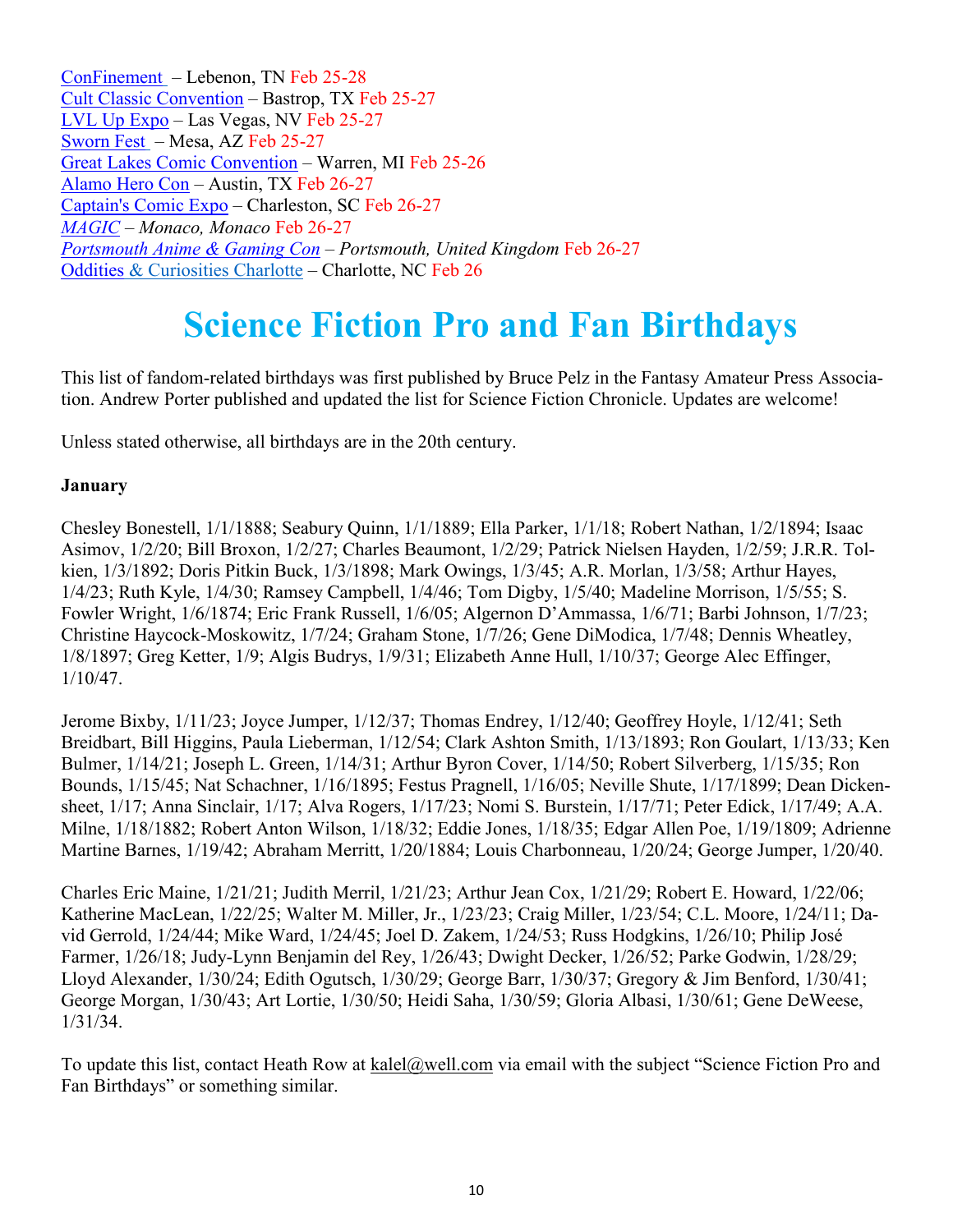# THE INCOMPLEAT REGISTER 2021



A FAAn awards listzine published by Nic Farey 2657 Rungsted Street Las Vegas NV 89142 [fareynic@gmail.com](mailto:fareynic@gmail.com)

The man who admitted he preferred the Fan Hugos

## Shock the Monkey...

By Nic Farey, current FAAn Awards Administrator

"The Incompleat Register" is published as a FAAn Award voters' guide and should not be considered to be a definitive list of what you can and cannot vote for. My sources are primarily Bill Burns' efanzines.com, Guy Lillian's listzine 'The Zine Dump' and also paper zines and pdfs (or links) personally received. As I can't possibly be aware of everything, all votes received will be counted in good faith.

A "fanzine", for our purposes, is defined as an immutable artifact, once published not subject to revision or modification. The fanzine might not exist in a physical form. A pdf, for example, is an artifact.

The immediate difference you will note from last year's ballot is that the 'Website' category has been dropped, to better concentrate on core fanzine interests.

Thanks also for valuable input from Justin E.A. Busch, Ulrika O'Brien and Mark Plummer.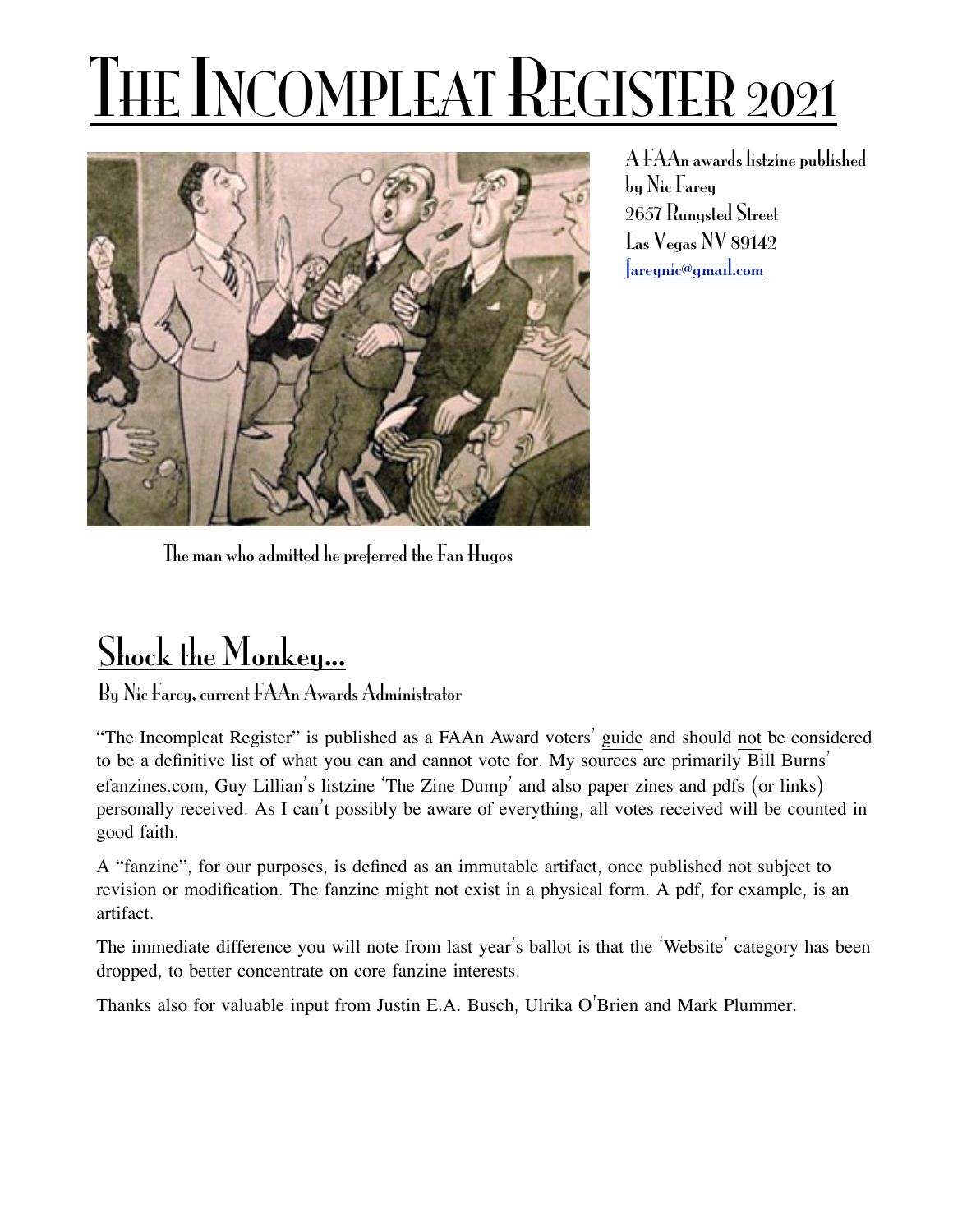## 2022 FAAn Awards: Procedure

The sole criterion for a FAAn award vote is that work should have been published for the first time in the calendar year 2021. This includes collections of older material in a new format.

Each category invites you to vote up to five of your favorites of the year. If you wish to do so, you may check one selection as your "top choice", which will then receive a bonus point toward their tally.

You do NOT have to fully complete the ballot. Fill in as many (or as few) categories and slots as you are comfortable with. You do NOT have to be a member of Corflu or anything else for that matter. Voting is open to anyone with an interest in fanzines.

You do NOT have to have read or received any minimum number of fanzines to vote, although of course we encourage you to check out the contenders.

Use of the form on the following page is NOT required. Voters may alternatively send a simple list of their preferences to the award administrator by the deadline.

#### **VOTING DEADLINE**:

Ballots should be received by midnight (PDT) **Friday, February 25, 2022**

## 2022 FAAn Awards: Categories

#### **FANZINE CATEGORIES**

#### **GENZINE:**

A fanzine which typically has multiple contributors in addition to its editor(s).

#### **PERZINE:**

A fanzine which typically has few, if any, contributors other than its editor(s).

#### **SPECIAL PUBLICATION:**

A "one-shot" fanzine or collection.

#### **INDIVIDUAL CATEGORIES**

#### **FANWRITER:**

A writer who has work first appearing in a 2021 fanzine.

#### **FANARTIST:**

An artist who has work first appearing in a 2021 fanzine.

#### **LETTERHACK (HARRY WARNER, JR. MEMORIAL AWARD):**

Loccer whose responses have appeared in a 2021 fanzine.

#### **COVER:**

Best fanzine cover of 2021. A gallery will be available at efanzines.com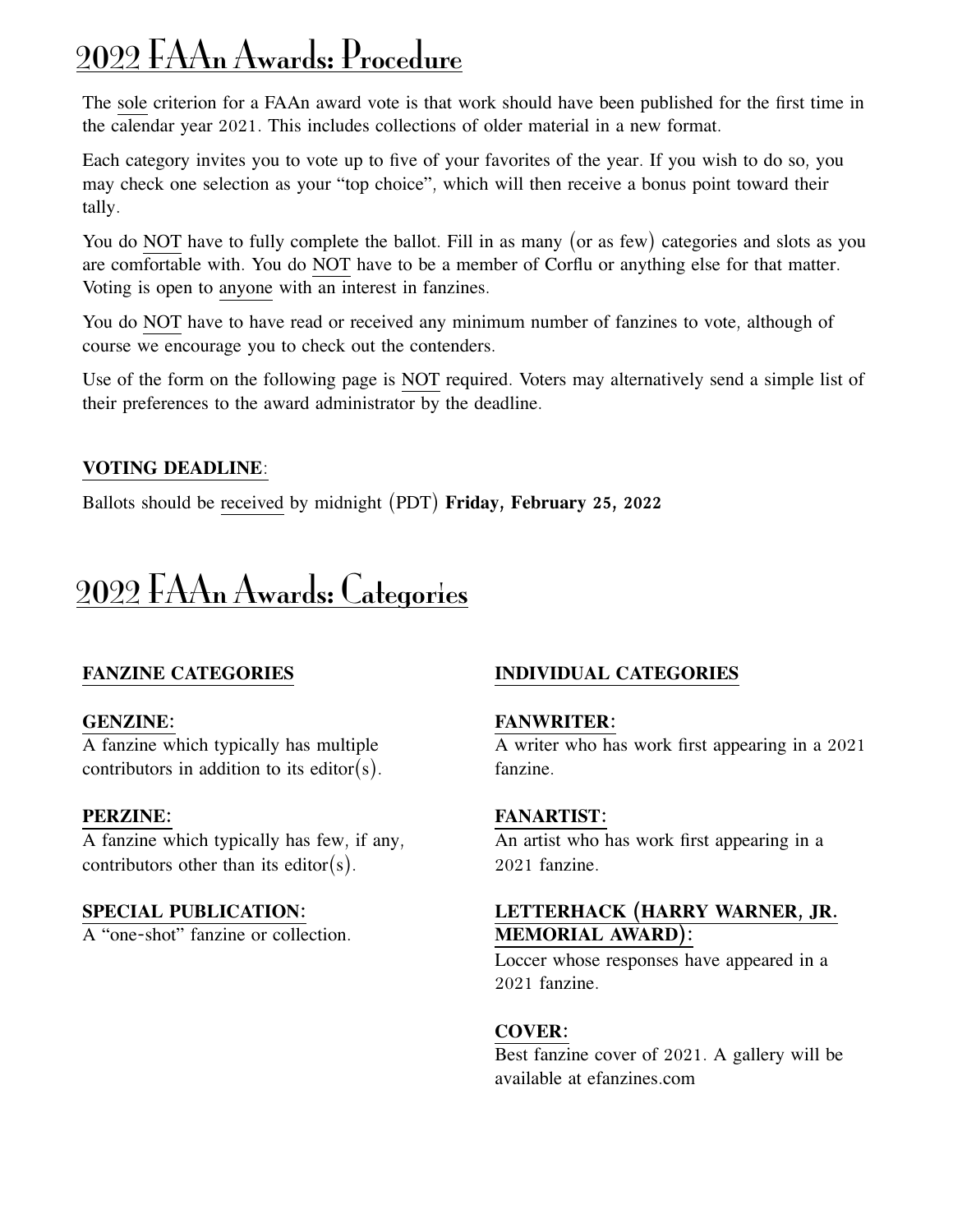## 2022 FAAn Awards: Ballot Pro Forma

See previous page for instructions. Votes must be **received** before midnight PDT, Friday February 25, 2022. Use of this specific form is not required.

Send to [fareynic@gmail](mailto:fareynic@gmail.com)[.](mailto:fareynic@gmail.com)com, or snail mail 2657 Rungsted Street, Las Vegas NV 89142, USA

#### **GENZINE**

#### **FANARTIST**



#### **PERZINE**

#### **SPECIAL PUBLICATION/ONE-SHOT**



#### **FANWRITER**



#### **LETTERHACK**



#### **FANZINE COVER**

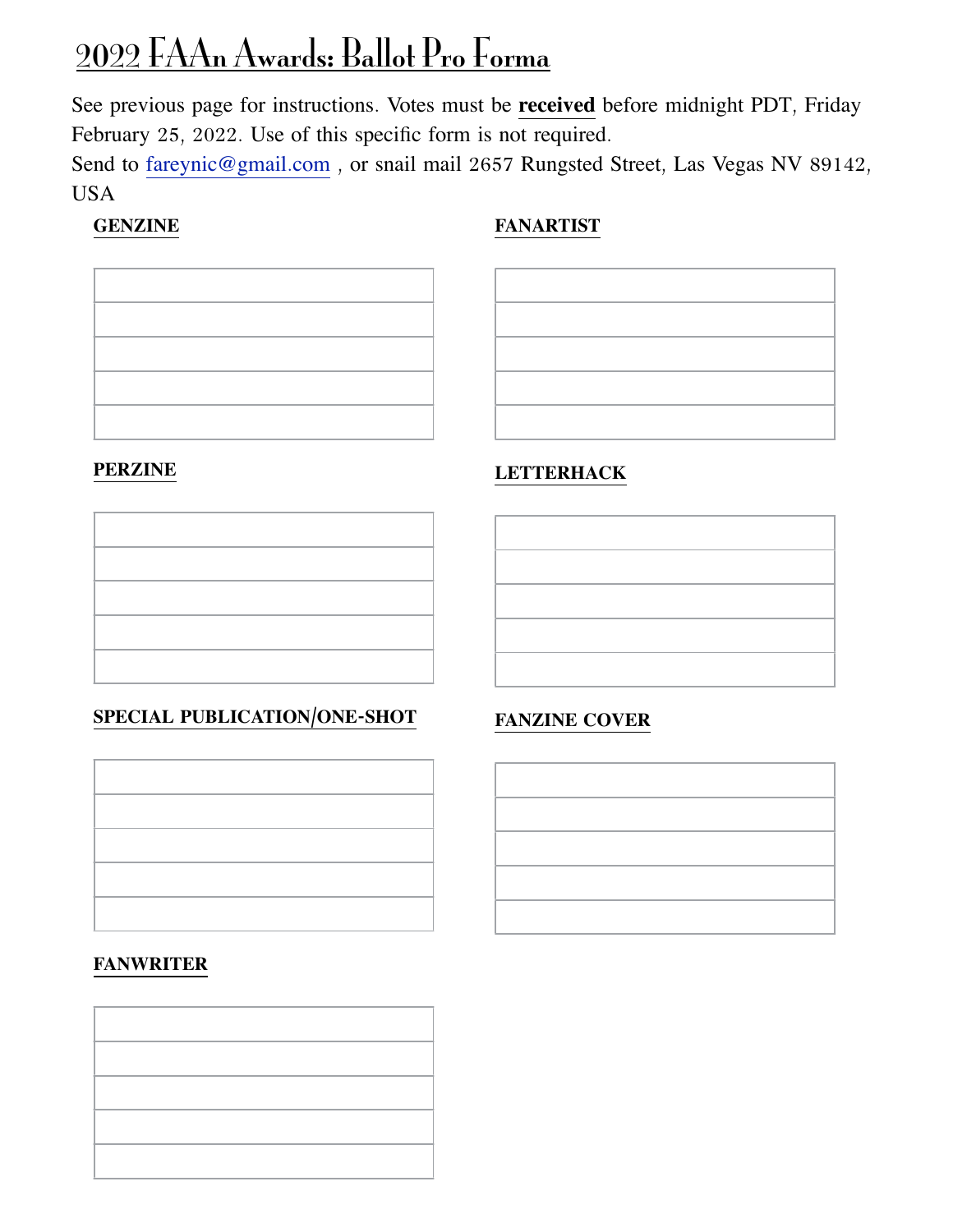## Tinker (An Editorial)

It does seem the case, doesn't it, that the FAAn awards process will be subject to tinkering if not outright reinvention, and this year is no exception.

Let's first address the dropping of the 'Website' category, which might seem to many to be a rather churlish move. Regular participants in FAAn award voting will know that I've consistently advocated for its removal, nominally to concentrate on what I consider to be the core focus of the awards, which is fanzines. The category itself hasn't typically attracted a large proportion of voters, perhaps in part because there was only one winner for the first eleven years of its existence (efanzines) which has been replaced by fanac.org for the last three after voters finally began to listen to Bill Burns' entreaties to consider other websites, a message that a significant number still ignored in last year's voting, however. Corflu Concorde chair Rob Jackson requested that the category remain included for the 2021 awards, and I included it with a plea for consideration of specifically "fanzine-related" websites which was also significantly ignored. None of this is any kind of judgement on the worthiness of either of the winners, a worthiness which is clear. In discussion with current Corflu chair Ulrika O'Brien, I made pains to point out that there is absolutely nothing stopping any given Corflu team from giving a "special award" (as was originally done for efanzines, and should have been left at that) for a website or anything else. The FAAn awards process does not (and I believe should not) have a method for recusal.

The other change relates to this listing, and that's the absence of the long lists of fanwriters, fanartists and loccers. Debate among interested parties (and yes, you can probably call it "Sekrit Smoffing" if you like) reached a general consensus that these whopping lists aren't especially useful - arguably voters will recall who wrote (or drew) what for whom, and the fanzine titles themselves should provide the necessary reminder. Another fine reason for doing this is to make a potential handover of this listzine (a handover which has been declined twice) a less daunting prospect for whoever takes on the admin gig at some future point, a gig which I believe should include the commitment to publish this title. I will confirm, though, that I'll be continuing in this role for the Belfast in 2023 bid, and it's a safe assumption that I'll also do so for the Las Vegas proposal for 2024, unless of course those plans are rejected by the Corflu business meetings which will determine those future Corflu venues.

What's most important to me is that the categorization of fanzines should be adhered to so that titles don't get voted upon in more than one of them. Thus, while continuing the caveat that the listings are "incompleat" and always will be, not being intended as limiting any voter choices, that categorization should be regarded as definitive, and votes miscategorized will be queried and may end up being rejected if the voter doesn't respond or change them. As I've done in the past for transparency, any such instances will be detailed in the results issue which will be available after the award announcements at Corflu Pangloss.

The incompleat listings follow...

#### **Nic Farey**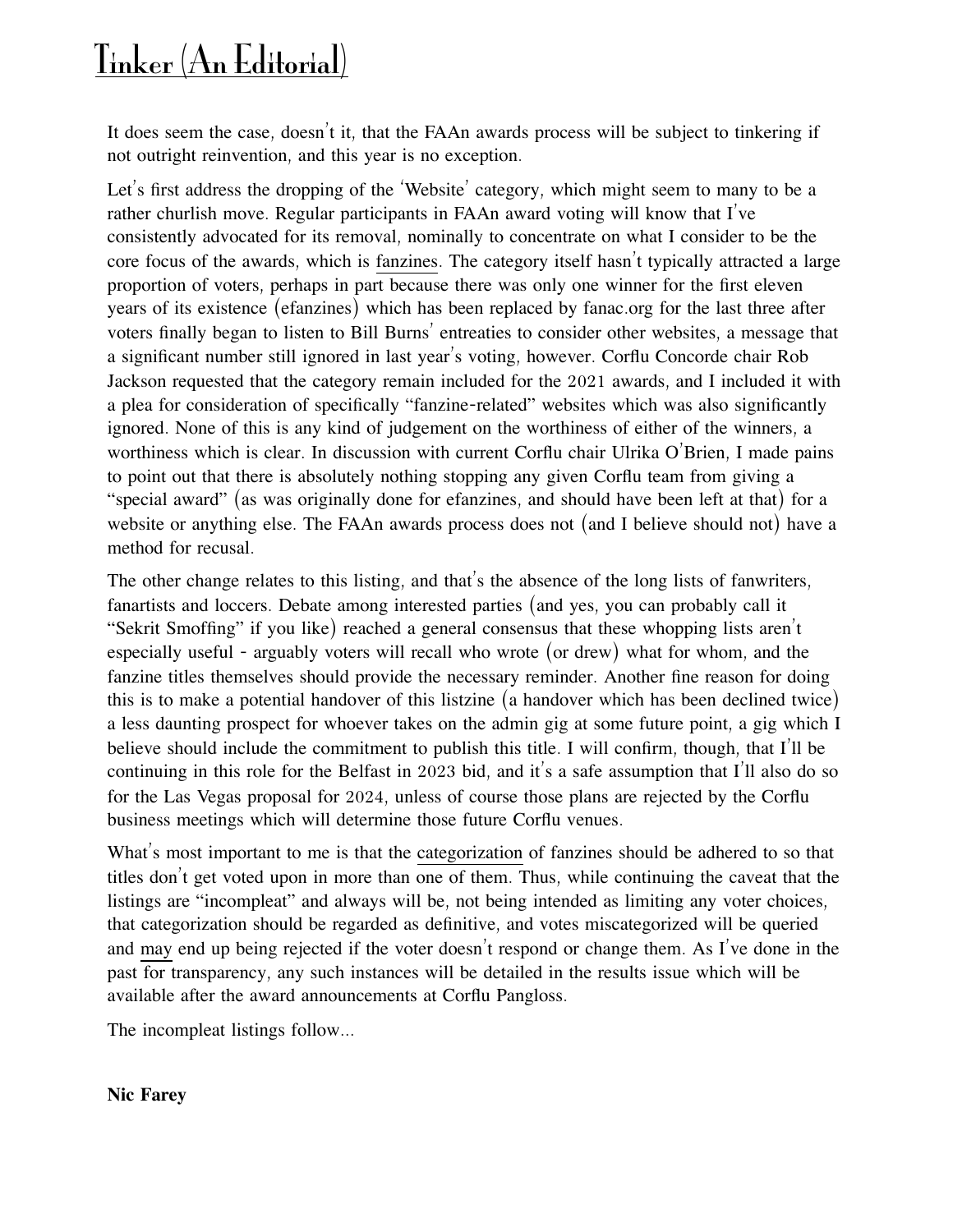### GENZINES

ALEXIAD!! ! ! ! Joseph & Lisa Major ASKANCE!! ! ! ! John Purcell BANANA WINGS Claire Brialey, Mark Plummer BCSFAZINE R Graeme Cameron BEAM Nic Farey, Ulrika O'Brien CLAIMS DEPARTMENT Chris Garcia, Alissa McKersie COUNTERCLOCK Wolf Von Witting CYBERCOZEN Leybl Botwinik ENDEAVOR Kurt Erichsen<br>ETHEL THE AARDVARK LynC ETHEL THE AARDVARK EVENT HORIZON John Thiel FADEAWAY Bob Jennings FANACTIVITY GAZETTE George Phillies FAR JOURNEYS Justin E.A. Busch FILMS FANTASTIC Justin E.A. Busch INCA!! ! ! ! ! Rob Jackson IONISPHERE!! ! ! John Thiel iOTA!! ! ! ! ! Leigh Edmonds KNOT A FANZINE Marc Ortlieb LITTLEBROOK Jerry Kaufman, Suzle Tompkins LULZINE John Coxon, España Sheriff<br>
PABLO LENNIS John Thiel PABLO LENNIS PORTABLE STORAGE William Breiding PROCRASTINATIONS John Coxon SARCASTROPHICATION España Sheriff<br>SCAVENGER'S DAUGHTER Marcin 'Alqua' Kłak SCAVENGER'S DAUGHTER SCIENCE FICTION COMMENTARY Bruce Gillespie THE ALIEN REVIEW Perry Middlemiss THE N3F REVIEW OF BOOKS George Phillies THE NATIONAL FANTASY FAN George Phillies TIGHTBEAM George Phillies, Jon Swartz WARP Cathy Palmer-Lister

#### TITLE Editor(s)

JOURNEY PLANET Applegate, Bacon, Garcia, Martin, Reeves, Serface, Silver THE DRINK TANK **Example 20** Chris Garcia, Alissa McKersie, Chuck Serface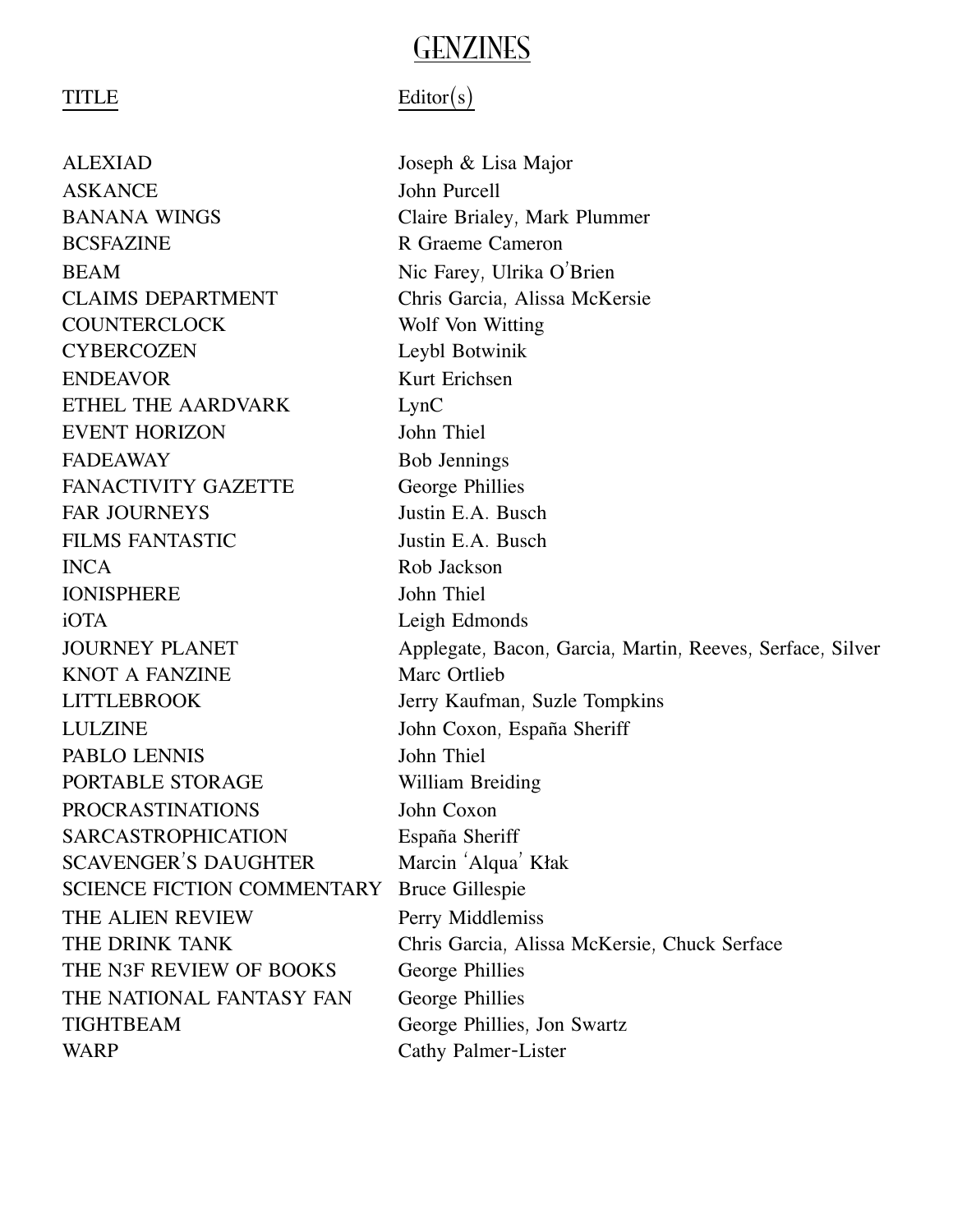### PERZINES

ALL NEW OR REPRINT Paul Skelton ANSIBLE David Langford ASKEW!! ! ! ! ! John Purcell CAPTAIN FLASHBACK Andy Hooper CLOUD CHAMBER David Langford<br>
DANTE'S CARDIGAN Alison Scott DANTE'S CARDIGAN DREAMS RENEWED Justin E.A. Busch FANZINE **Kim Huett** FAUX PAUSE Taral Wayne FROM SCRATCH Nigel Rowe INTERMISSION Ahrvid Engholm LOFGEORNOST Fred Lerner OPUNTIA Dale Speirs ORIGIN John Thiel<br>
MEANWHILE IN SIN CITY Alan White MEANWHILE IN SIN CITY... MT VOID Evelyn Leeper MY BACK PAGES Rich Lynch PERRYSCOPE PERRYSCOPE Perry Middlemiss<br>PURRSONAL MEWSINGS R Laurraine Tutihasi PURRSONAL MEWSINGS SPARTACUS Guy Lillian III THE BALOOBIUS Taral Wayne THE INCOMPLEAT REGISTER Nic Farey THE OBDURATE EYE Garth Spencer THE RAY X X-RAYER Ray Palm THE STEGOPHOROUS METEOR John Thiel THE TYPO KING Bob Jennings THE ZINE DUMP!! ! ! ! Guy Lillian III THIS HERE... TOMMYWORLD **TOMMYWORLD Tommy Ferguson** VANAMONDE 50 John Hertz VITA TRANSPLANTARE! ! ! John Nielsen Hall VOLCANIC CATS David Russell WAVE WITHOUT A SHORE Tom Becker WILD IDEAS Henry Grynnsten

#### $TITLE$  Editor(s)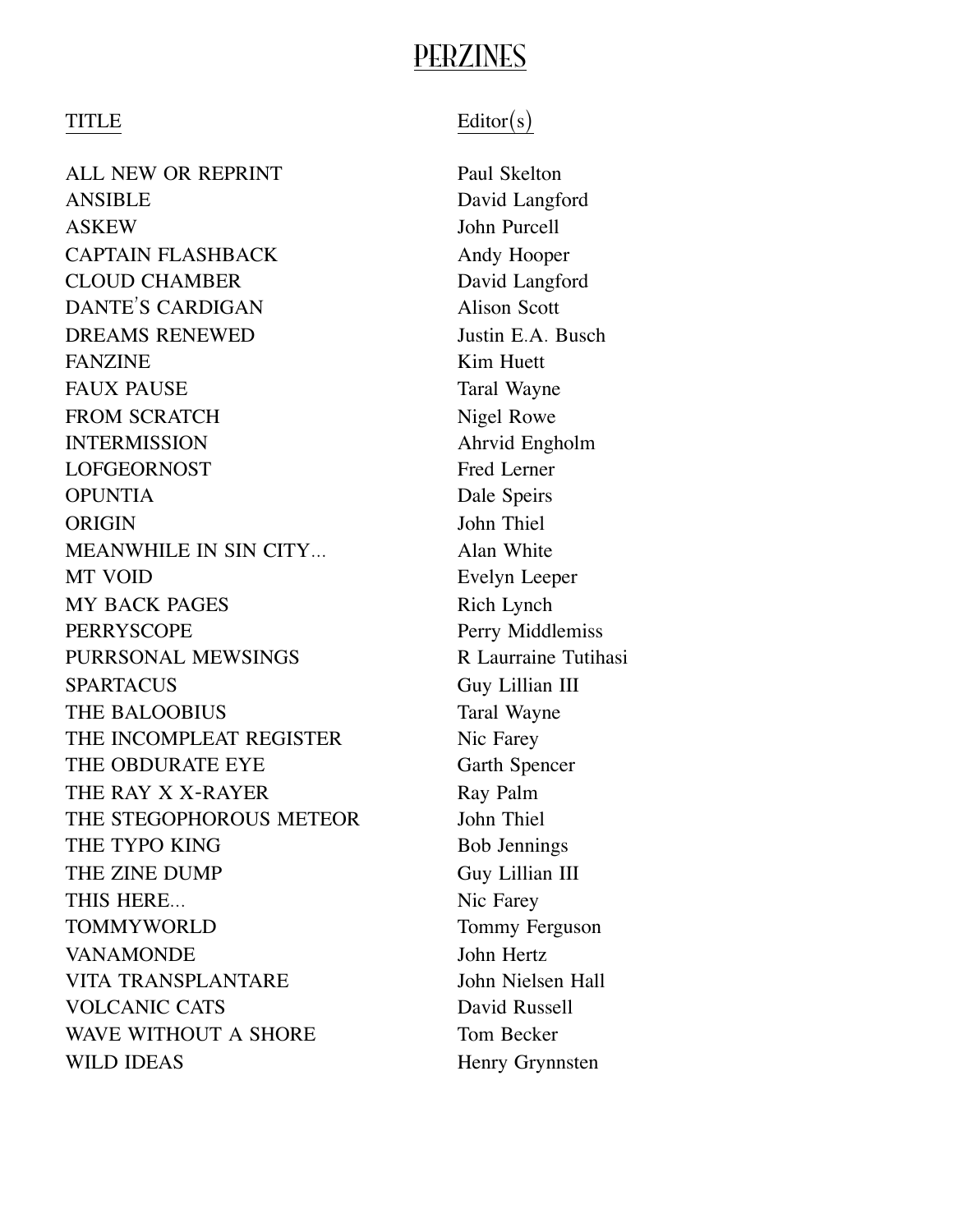### ONE-SHOT/SPECIAL

#### TITLE Editor(s)/Compiler(s)

AMERICAN TRIPS **Example 2018** Rob Hansen ATOM ABROAD (ARTHUR THOMSON) Dave Langford BIXELSTRASSE: THE 1940s FAN COMMUNITY OF LOS ANGELES!!!!! Rob Hansen COMICS I LOVE GUY Lillian III CORFLU CONCORDE PROGRAMME BOOK Rob Jackson CREATIVE RANDOM HARRIS (CHUCK HARRIS) Rob Hansen, Dave Langford CUTTLEFISH AND CAKE Anna Raftery **DAANGEROUS VISIONS** Sandra Bond DEBARKLE (Vols 1-3)! ! ! ! ! ! Camestros Felapton DON'T TRY THIS AT HOME Dave Langford FAAN FICTION 1930-2020 Rob Hansen FIRST FANDOM ANNUAL 2021 : REMEMBERING ERLE M. KORSHAK!! ! ! ! John L. Coker III, Jon D. Swartz I REMEMBER ME AND OTHER NARRATIVES (WALT WILLIS) Rich Lynch SOME TIME BEFORE THE BEGINNING Kim Huett THE FANARTISTS 2021 Alan White THE ROAD TO FAME (D.R. SMITH) Rob Hansen, Dave Lanfgord THE ROAD TO F.E. HARDART Charles M Levi THROUGH TIME AND SPACE (FORRY ACKERMAN IN MIMOSA)! ! ! Rich Lynch WILLIS DISCOVERS AMERICA (WALT WILLIS) Dave Langford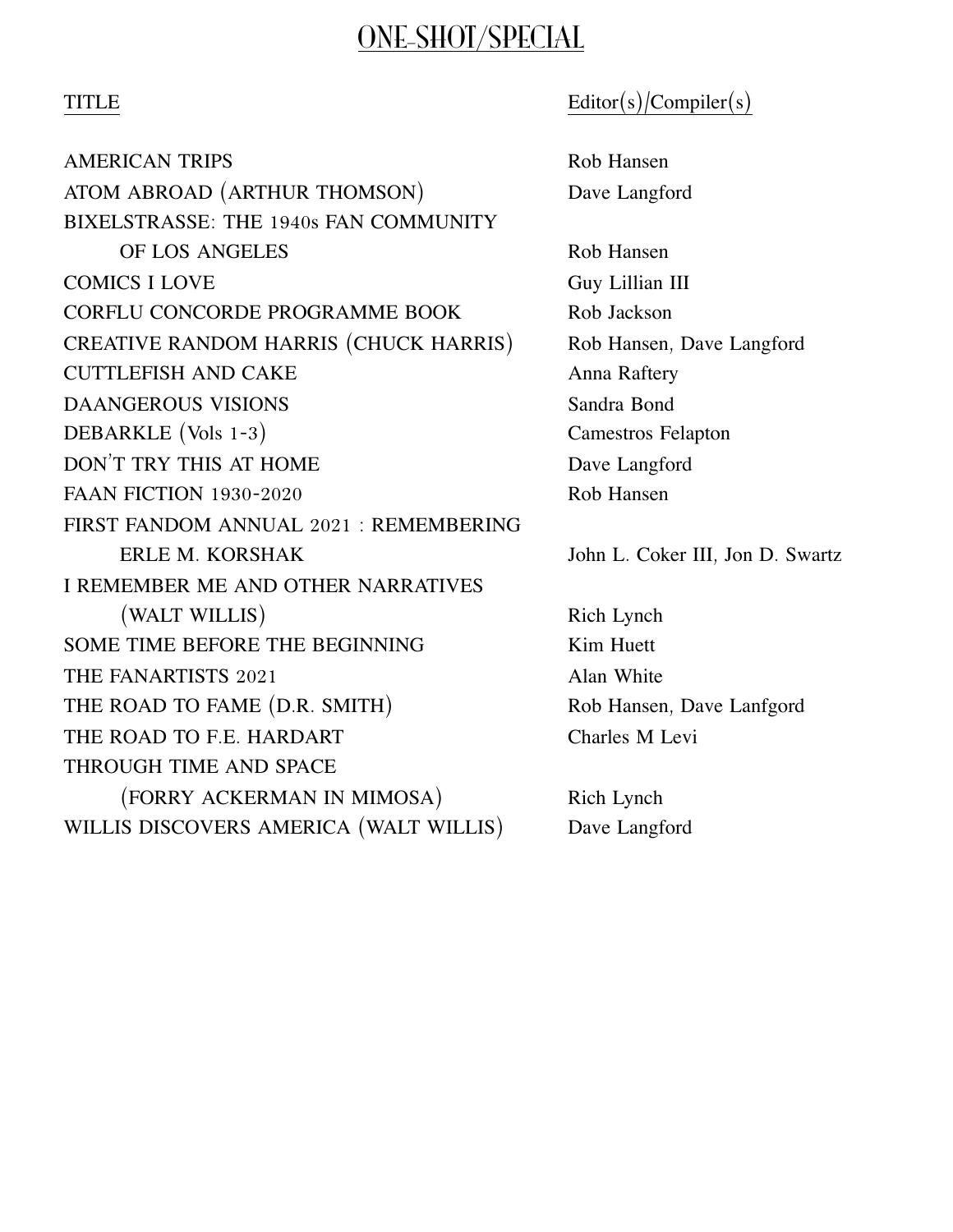

#### **Progress Report #2**

### **Corflu Pangloss**

*The best of all possible Corflus, under the circumstances*

March 18-20, 2022 Best Western+ Sands Hotel 1755 Davie Street Vancouver, British Columbia V6G 1W5 Canada

#### **2022 FAAN AWARDS**

By Nic Farey

The FAAn (Fanzine Activity Achievement) awards for excellence in the hobby will be announced in a ceremony at Corflu Pangloss. Awards will be given in seven categories:

FANZINE CATEGORIES: Genzine (A publication with multiple contributors) Perzine (A publication primarily by a single individual) Special Publication (A "one-off" issue not part of a numbered title)

INDIVIDUAL CATEGORIES Best Fanwriter Best Fanartist Best Letterhack (Harry Warner, Jr. Memorial Award) Best Fanzine Cover

The fanzine categories are for issues published in the calendar year 2021, and the individual categories are thus for those whose work has appeared in any such fanzine.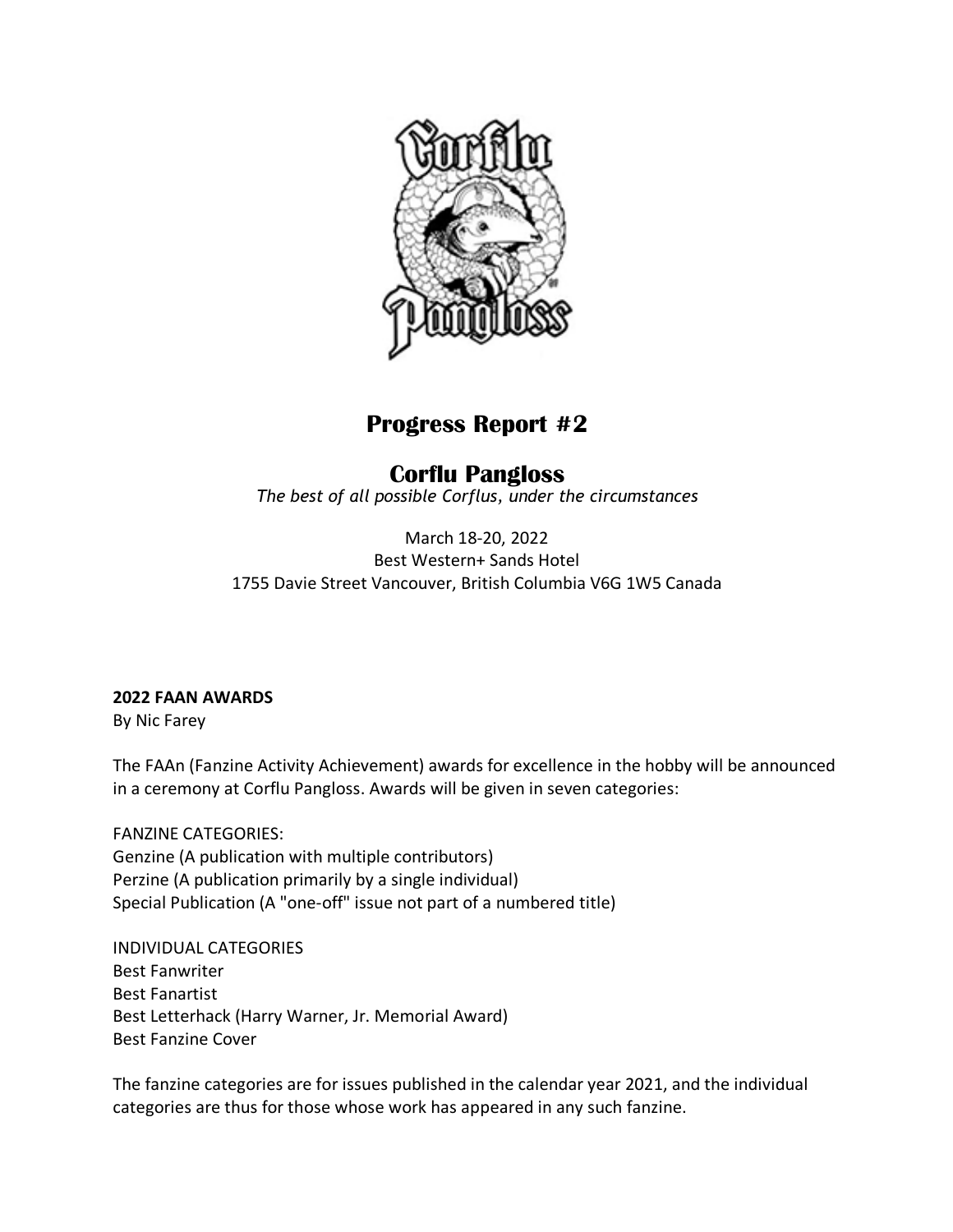The awards are determined through voting by any interested persons. Voters do not have to be a member of Corflu or anything else. The ballot pro forma will be printed in *The Incompleat Register,* a FAAn awards listzine which will be issued in early January. This will also include more detailed voting instructions and a listing of known fanzines by category. Voters are not limited to the contents of the lists - all votes are taken in good faith.

The closing date for receiving votes will be midnight Pacific time on Friday, February 25, 2022.



#### **Fanzine Auction and Sales** By Andy Hooper

Most of the 38 versions of Corflu seen so far have devoted some part of the weekend to an auction of vintage fanzines, art, books and other prized pieces of fannish memorabilia. Proceeds benefit the convention's budget, as well as fannish endeavors like the Transatlantic and Down-Under Fan Funds and the Corflu 50. Our auctions have sometimes been quite entertaining and competitive, but there have also been years where relatively little money was raised and donors saw their heirlooms sell for the minimum bid, or worse still, not at all.

And as inflation has increased the cost of everything we do at SF conventions, auction income has remained static or decreased, to the point where it contributes relatively little to the event's overall budget. We now have auctions more in the interest of fun and finding new homes for old fanzines, than because we hope to offset the expense of the convention. The income made from the auction can usually be replaced by just 3 or 4 more attending memberships.

A lot of time and effort goes into the auction as well. We have published a catalog of auction items in advance of the convention, but people also like to bring donations to the con and see them auctioned; so, there are always things left out of the listings. Even though the auction is usually allotted 90 minutes to two hours of the program, we're seldom "done" by that time, and things usually just fizzle out as most of the audience leaves for dinner expeditions.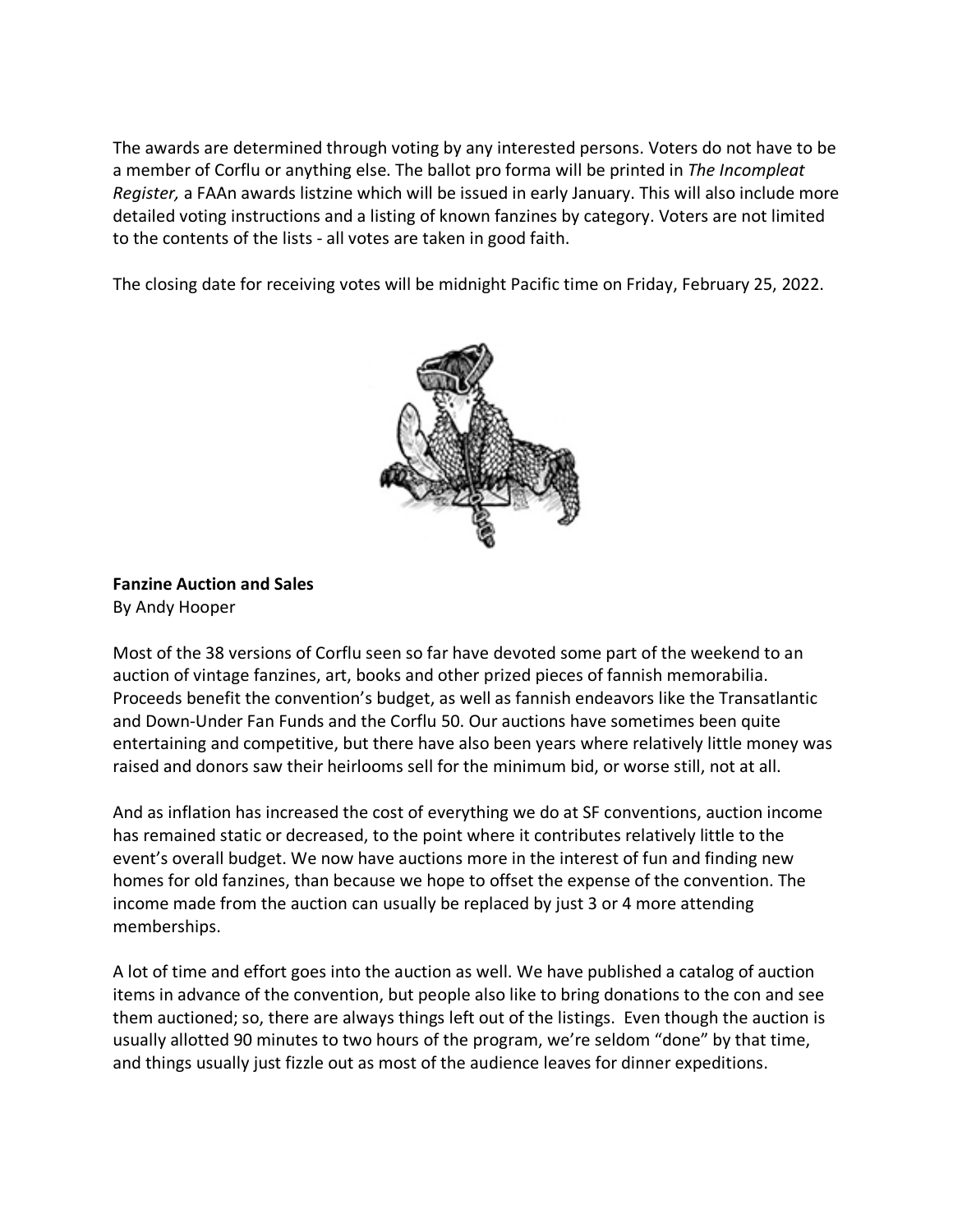We have also conducted experiments with allowing fans watching the con remotely to bid in the auction, but bids are often delayed and arrive after the auction has been gaveled. We could certainly do a much better job of allowing distant members to participate, which might increase the amount of money raised.

All of this is leading me up to the conclusion that maybe we could find better things to do with that prime late afternoon Saturday time slot, where the auction usually occurs. The traditional format also puts a great deal of pressure on the volunteer accountants, who are expected to create invoices and cash people out as soon as the auction ends.

We propose to address many of these issues by changing the Corflu Auction to a Sealed-Bid or Blind format. In this type of auction, bidders submit their bids without any knowledge of other offers and all bids are opened and compared at a designated time. TAFF and DUFF mail auctions have sometimes been conducted this way. For Pangloss, the highest bid submitted wins the item; but the winning bidder actually pays \$1.00 more than the closest competing bid, or \$5.00 if the bid is above \$50.00.

Therefore, I might bid \$500.00 for an item, but if no one else offered more than \$15.00, my actual price would be just \$16.00. (That would be a risky strategy, however, as it would be very possible for someone else to do the same thing, leaving one of us holding a \$500 bag.) Ties will be broken by a coin toss, with the winner paying the full amount of their bid. Winning bidders not at the convention will be expected to arrange to have their winnings delivered and provide additional money to cover any postage costs

Auction items will be on display from Friday afternoon through Saturday evening, after which the bids will be opened. The winners will be revealed on Sunday morning. To prepare for the event, I am gathering a collection of fanzines and other treasures and planning to photograph and describe each item, organizing them into auction lots. The catalog of these items will be published on the Web about two weeks before the convention. Bids may be made at any time after the catalog is posted, up to midnight Saturday, March 19th, 2022. We will also publish a bidding form, with a line for each lot; there will be a drop box for bids made at the con and those in other places can submit their bids by email. If a bidder wishes to change or cancel their bids, they may do so, but their new or altered bids must still be received by midnight Saturday. It is obviously not in your interest to share the amount or object of your bids prior to the end of bidding.

It is also traditional for Corflu to have a sales table, where trip reports, fanthologies and other rarities are offered, with the money collected going to a Fan Fund or potentially passed on to the next year's committee. We'll set up a space for sale items at Pangloss and collect money for the designated recipients.

By changing the auction format, we will lose a little of the fun of watching Corflu members agonize over outbidding one another. But the auction items will still be on display for the first two days of the convention, giving ample time for study. And we would suddenly have two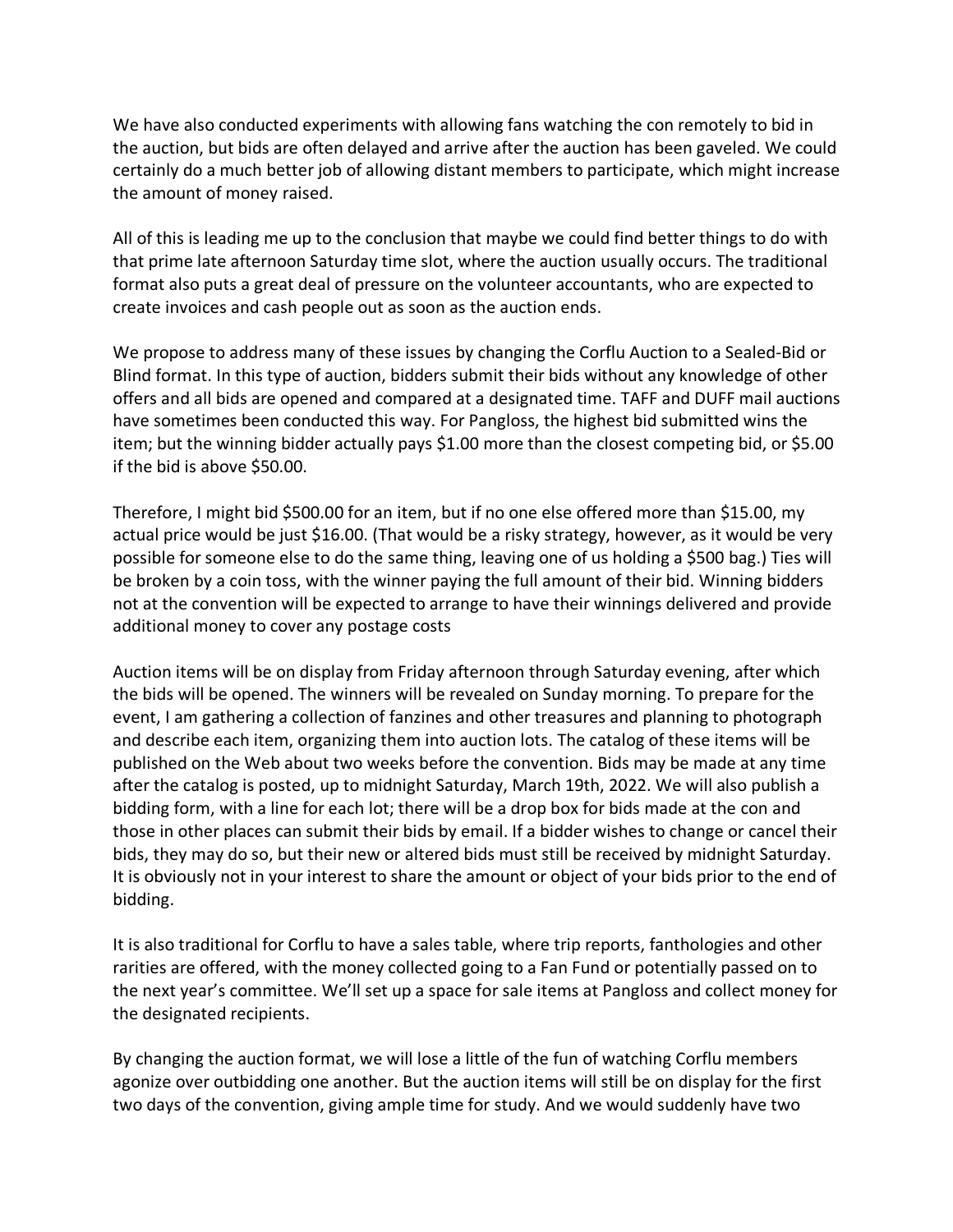hours – plus accounting time – where we could do something less likely to descend into tedium. (I also envision going through the bids late Saturday evening to come up with the winners, much as we once tabulated FAAn Award ballots at the con.)

If you have something you'd like to donate to the Sealed Bid auction, feel free to contact me at fanmailaph@aol.com and we'll arrange a way to get it to Seattle by the 1st of March.



#### **Woo, Canada! A Memoir and Site Visit Report**

By Ulrika O'Brian

I first fell in love with Vancouver by accident. I was flying to Germany for a visit with my boyfriend's family while still a poor college student. But I had one very clever travel agent. (No, sad to say, she was not our dear Lucy Huntzinger. This was a different clever travel agent, long before I met Lucy, and I think even long before Lucy ever dreamt of becoming a travel agent.) My wizard travel agent found a magic bargain airfare from Los Angeles to Frankfurt for less than half the high season price, available as long as travel started in May. Unfortunately, all the seats for the transatlantic leg were sold out for May. On the other hand, the route involved changing planes in Vancouver. My genius travel agent figured out that if I flew into Vancouver on May 31st, spent the night in a hotel, and then caught my connecting flight to Frankfurt the next day then there would be plenty of seats on the flight, and I could still get the magic fare, because travel had started in May. Bonus: the flight to Germany was nearly empty with the price jump. I got a whole row to myself. Those were the days, eh?

I had another, fannish, travel agent who was possibly more helpy than clever. (No names, but folks familiar with Los Angeles fandom may readily guess who.) He was the one I used to book a hotel for the overnight in Vancouver. I asked him to find me something inexpensive near the airport. My best guess is that he only paid attention to the first half of the request. Or didn't consult a map at all. The hotel was certainly inexpensive. It was also in North Vancouver. That's roughly twenty-five miles from the airport by the most direct route, which snakes right through the congested center of town and across the Lion's Gate bridge. The direct taxi route wasn't the fastest way to go, but boy did it give a person the chance to admire the city, threading as it did past the leafy, stately homes on Granville, the Persian rug district and similarly exotic-seeming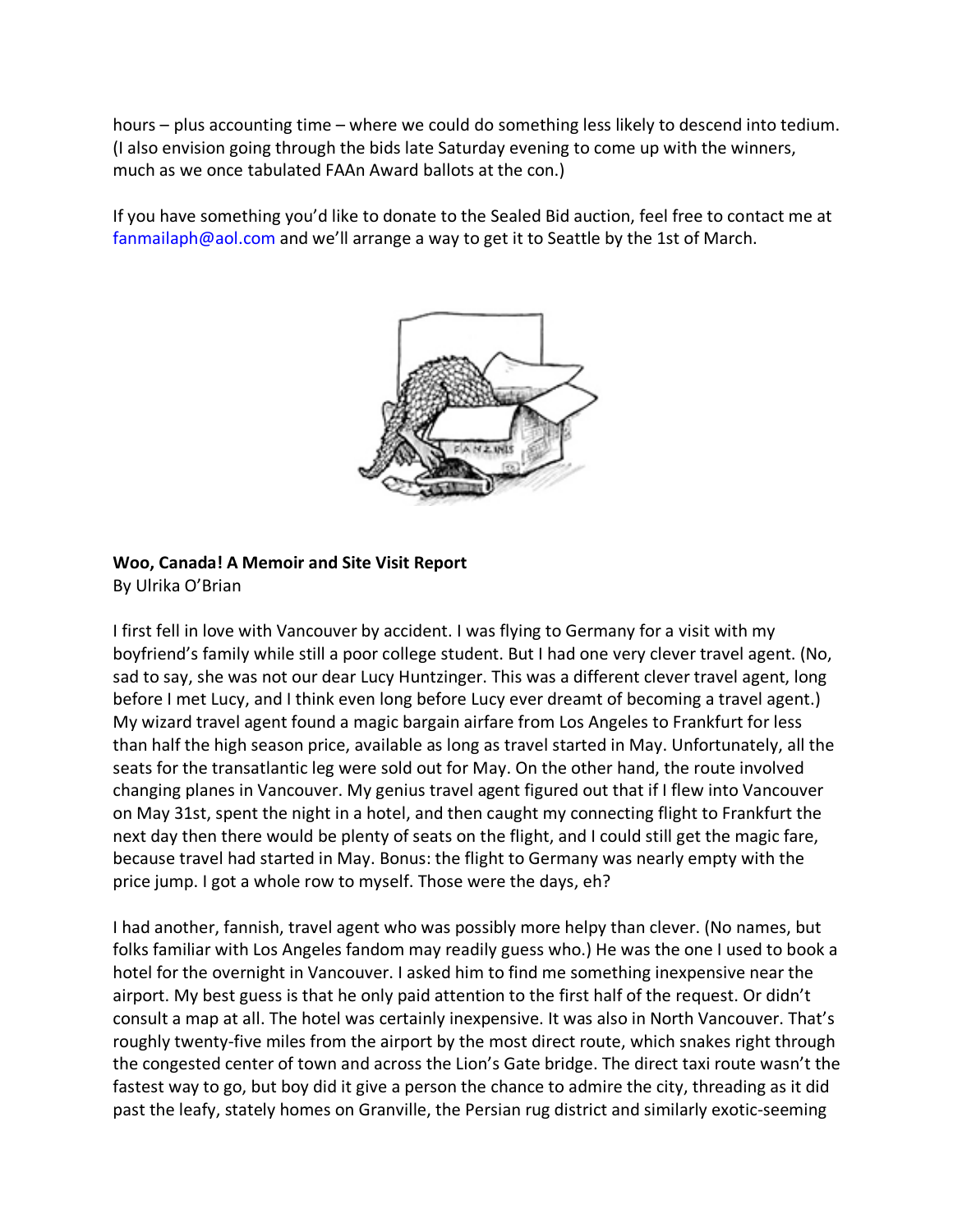ethnic neighborhoods, the quirky, gleaming skyscrapers of downtown, the sudden vast forest wilderness of Stanley Park, the breathtaking views and heart-stopping terror of Lion's Gate bridge, all with the wide blue Pacific and snowy mountains as backdrop and all at the stately sight-seer's pace necessitated by Vancouver afternoon traffic. It wasn't what I originally planned for my layover, but the all-Vancouver taxi tour did not suck. Vancouver ravished me. But then, Vancouver was determined to seduce me at first sight.

My flight came in on a gray and gloomy day, but just as we dropped below the lid, the westering sun broke free under the clouds, lighting the city and everything around it in glittering halos of gold and white. The towers of downtown shone like polished chrome, and on the sparkling waves way, way down below, a toy-tiny hovercraft was doing donuts and cutting figure eights for sheer joy. (Or maybe it was full of eels…) The whole scene was ineffably charming. It felt like a special welcome laid out just for me. The icing on the cake came the next morning with a light, sugar-dusting of utterly unseasonable snow to greet the day. Magic! (Living in California meant snow was little more than a twinkling childhood memory for me.) And then, even on top of that, I was able to get a genuinely decent cup of tea with my breakfast at the frigging Denny's, of all places! Apparently the BCers took the "British" in "British Columbia" quite seriously. At least seriously enough to know how to brew a proper pot of tea, even at a middle-brow chain coffeeshop.

Because I loved Vancouver, I've been back to visit her many times, each visit offering new charm and discovery. There were local artists I had not previously met, current and historic – Bill Reid, Emily Carr, Susan Point, Andy Everson, and more than I can now remember – encountered in the Vancouver Art Gallery and the many, many private galleries around town. (Vancouver is an excellent city for art, especially for cultivating an interest in First Nations artists.) For lower brow pursuits, there were the always-engaging otters and tiny, thumb-size marmosets at the Vancouver aquarium, and that one time when Hal got to play tag and hideand-seek with their remaining orca – Byossa – through the glass of the massive tank viewing window. There were always bookstores (Vancouver is a very reading town), and bakery cafes, and new cuisines to explore, plus pubs offering the fruits of the local take on the Northwest microbrew boom, all surrounded by the usual, over-the-top natural beauty that Northwesterners come to take for granted after a while.

So, it was with no small degree of anticipation that I looked forward to our Pangloss hotel site visit over Thanksgiving weekend. Like all things Pangloss, the trip was troubled by uncertainty before it finally came together. Hal had literally just started a new job, Suzle was in suspense about some medical tests, and all of us had to negotiate the right balance between how long the results from a molecular Covid test might take to come back, and how recent the test needed to be to pass the standards of the Canadian border authorities. (The labs all tell you that a PCR test can take up to 72 hours to come back, and the Canadians want a test that is not more than 72 hours old when you enter the country– it seems like a knife-edge proposition.) In the end, though, lab results all showed up in 36 hours or less, and everything came together despite torrential rains on the drive up. We made it across the border and off to V-town. W00T!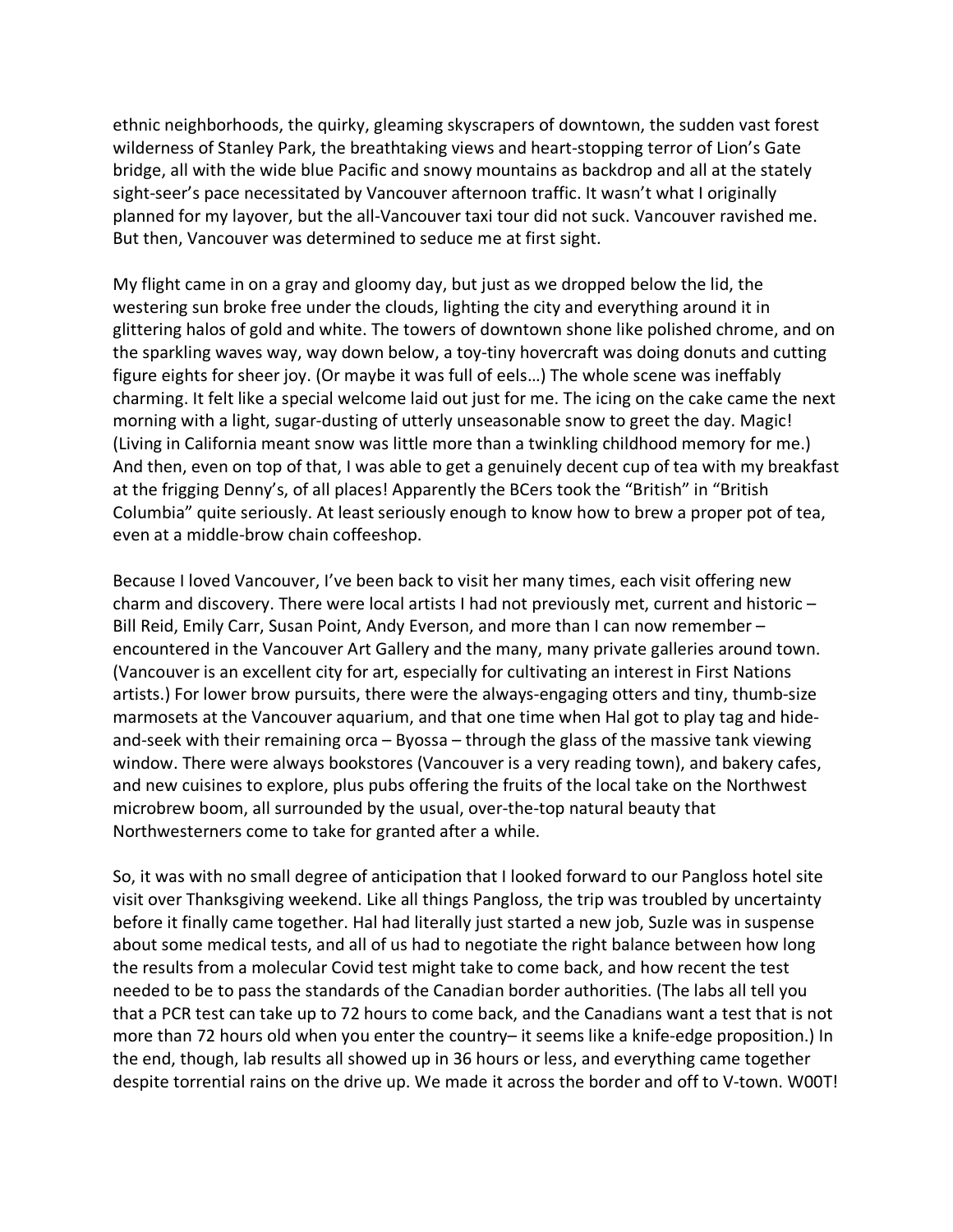And, on balance, we had a very successful visit. The hotel is as good as we'd hoped based on what we could ascertain remotely: more than sufficient for a Corflu-sized event, with good function space and pleasantly updated sleeping rooms. The kitchen that serves both the hotel's restaurant/bars – and not coincidentally will provide our buffet banquet – offers a very tasty, if limited, menu. The suite we'll use for hospitality is well-appointed, and even has a small view balcony where smokers might retreat if they are circumspect. The West End is still a hopping part of town, with busy sidewalks and late offerings particularly on the weekend. The selection of cuisines within an easy stroll of the hotel is both broad and deep, and the local buses appear to run quite frequently for those who wish to venture farther afield. There's a Safeway supermarket just up the block, and for those whose tastes run that way, several marijuana vendors have storefronts as well (yes, recreational use is legal).

There were some disappointments, of course. Getting to both the function space where our program will be and to the Sands' Bayside Lounge requires guests to step briefly outdoors into the weather. The former, at least, is accessed by a covered breezeway. Meanwhile the indooraccessible restaurant bar is now also the West End's premiere destination sports bar, boasting many large screens and a boisterous crowd for (American-style) football games. Good if you're into whatever sport is being broadcast. If not, then not. But the restaurant isn't terribly busy mornings through afternoons, and even I didn't at all mind eating breakfast with curling playing in the background. Curling: the innocuous sport. Perhaps Nic Farey can con them into showing UK football matches in the early hours, for that matter.

Perhaps the biggest let down came because I had built up quite a lot of hopes based solely on the name of one of the drinking establishments nearest the hotel: The Three Brits. I pictured the kind of cleaned-up and idealized Ye Olde Countrye Pubbe that you often find in North America, featuring dark wood settles and oak paneling, cozy snugs with chintz-covered seat pads and perhaps a fireplace, plus a few horse brasses, royal wedding tea towels, and similar gimcracks splattered around for effect. I certainly pictured a reasonable array of actual British beers on tap, with perhaps a selection of local microbrews to supplement. I didn't think it crazy to anticipate the chance of bangers-and-mash or shepherd's pie on the menu. In short, I imagined the sort of place where you could plausibly gather over a pint and have a quiet chinwag and maybe a meal of an afternoon. This was not that.

I don't know what three Brits they were thinking of, but I imagine ones most likely found stumbling their way through A Bad Night Out in Leeds. The Three Brits proved to be loud, crowded, boisterous, and loud, with tiny cocktail table- or bar stool-seating only, superciliously oblivious wait staff, a blaring thumpa-thumpa soundtrack, over-priced, watered cocktails, clouds of cigarette smoke wafting in off the porch where the addicts huddled, and walls lined in bad 1970s pseudo-Venetian gold-shot mirror tile clearly salvaged from the retro-nightmare cottage of someone's twee maiden auntie. There were literally no British beers on tap, and there might have been a disco ball in the ceiling. It wouldn't surprise me to find that The Three Brits exactly replicates some very authentic British pub experience, but it wasn't the authentic pub experience I was looking for. Not recommended.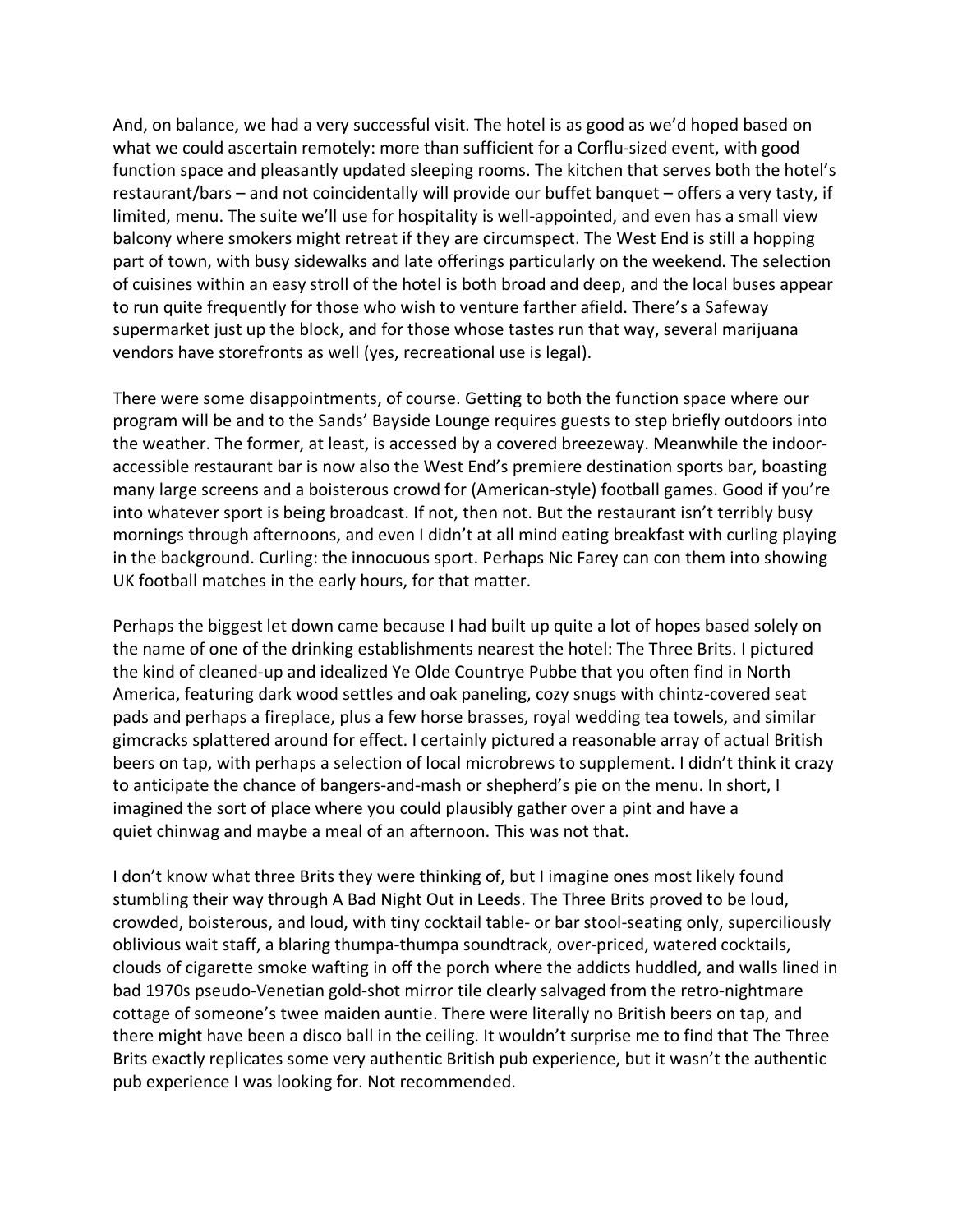But it's not a fanzine article if you don't have some calamity to report, right? The Three Brits was our calamity. It could have been so much worse. Nobody caught Covid (indeed every indoor venue was punctilious about checking ID and vaccination cards), nobody had to quarantine, or got turned back at the border, and everything went pretty much as planned. We slept well, ate and drank very well, enjoyed a bit of exploratory strolling around the neighborhood, admired a dizzying array of public art and architecture around town, had an excellent outing for dim sum (at Western Lake – recommended if you have a car and a navigator) and a stop at White Dwarf books for Science Fiction (also recommended, particularly if you're taking a bus to the Museum of Anthropology anyway). So overall, a good time had by all. Recommended.

I hope you all can join us in March, so you, too, can fall in love with Vancouver.



#### **Three Fun Things to Do in Vancouver** By Fran Skene

As a local, I have a lot of touristy faves in Greater Vancouver. I chose the following three because they are among the sights that are easy to get to on city buses, plus a small ferry in the case of Granville Market. You can get additional info by googling each place. For bus info, including how to pay on buses plus the train from the airport, go to www.translink.ca. Look especially for the Trip Planner link.

COVID guidelines: likely, even in March, you'll still need face masks for indoor areas, and also proof of full vaccination plus picture ID in restaurants and such like.

#### *Chinatown*

Vancouver's Chinatown is one of the largest in North America, due in part to Canada and Hong Kong's mutual connection to the British Commonwealth. In my (long ago) youth, we finished many a night out with a trip to a restaurant in Chinatown. And the bakeries, oh my, and the stores with spices, tea, seafood, clothing, pottery, and on and on.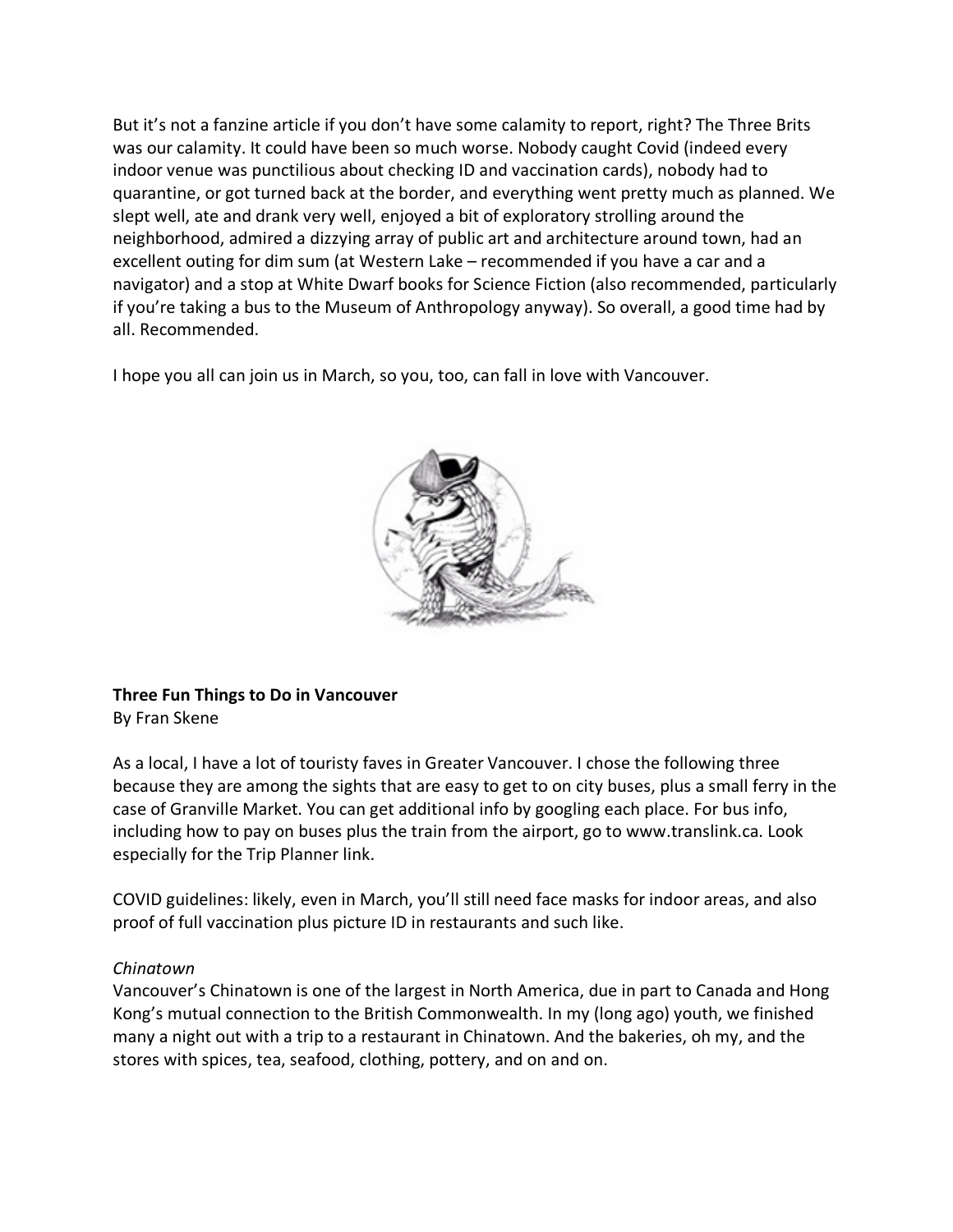From the hotel, take the bus to the Dr. Sun-Yat Sen Garden, which is worth a visit in itself, and start walking from there.

#### *Granville Island*

This was an industrial site, now transformed into an artsy neighborhood with a public market, docks, quaint shops, cafés, theaters, bookstores, and art galleries, including indigenous art. There's also a marina and a houseboat area. A story by William Gibson, "The Winter Market," is set there. It's in his short story collection, Burning Chrome.

You can get to Granville Island all the way by bus, but you can also take a cute little commuter ferry part of the way. As well, you can tour the whole False Creek area on one of those ferries, hopping on and off as it suits you. For ferry info, Google False Creek Ferry.

#### *Capilano Suspension Bridge Park*

If you have a bit more time, consider taking a city bus to this very scenic North Shore park. The bridge hangs 450 feet across and 230 feet above the Capilano River. The bus takes you through Stanley Park and over the Lions Gate Bridge to get there. Other attractions in the park are a Cliffwalk and a Treetops Adventure, the latter having a series of suspension bridges through the canopy.

Have fun!

\*\*\*

### **Another Fun Thing to Do in Vancouver**

By Jerry Kaufman

#### *The University of British Columbia's Museum of Anthropology*

Far to the west of downtown Vancouver, the University of British Columbia sits in a pleasantly wooded preserve. Continue west through the campus, and you arrive at the Museum of Anthropology. I've visited it at least twice, finding it fascinating each time. It's inarguably one of my five favorite museums in the world, and I look forward to encountering it again.

The largest portion of its collection is a vast array of objects from Pacific Northwest First Peoples, with large representations of other North American cultures. The totem poles, displayed in a high hall with glass walls, letting in plentiful light, are in themselves worth the trip. The museum hosts other collections from around the planet. Their current temporary exhibition, *Sankora: African Routes, Canadian Roots* will on display until March 27, 2022.

For me, the most impressive parts of the collection are the bits stored in drawers under the main exhibition cases. Visitors can pull out these drawers and inspect their contents. At the times I visited, years ago, their promotions said that this storage option allowed everyone to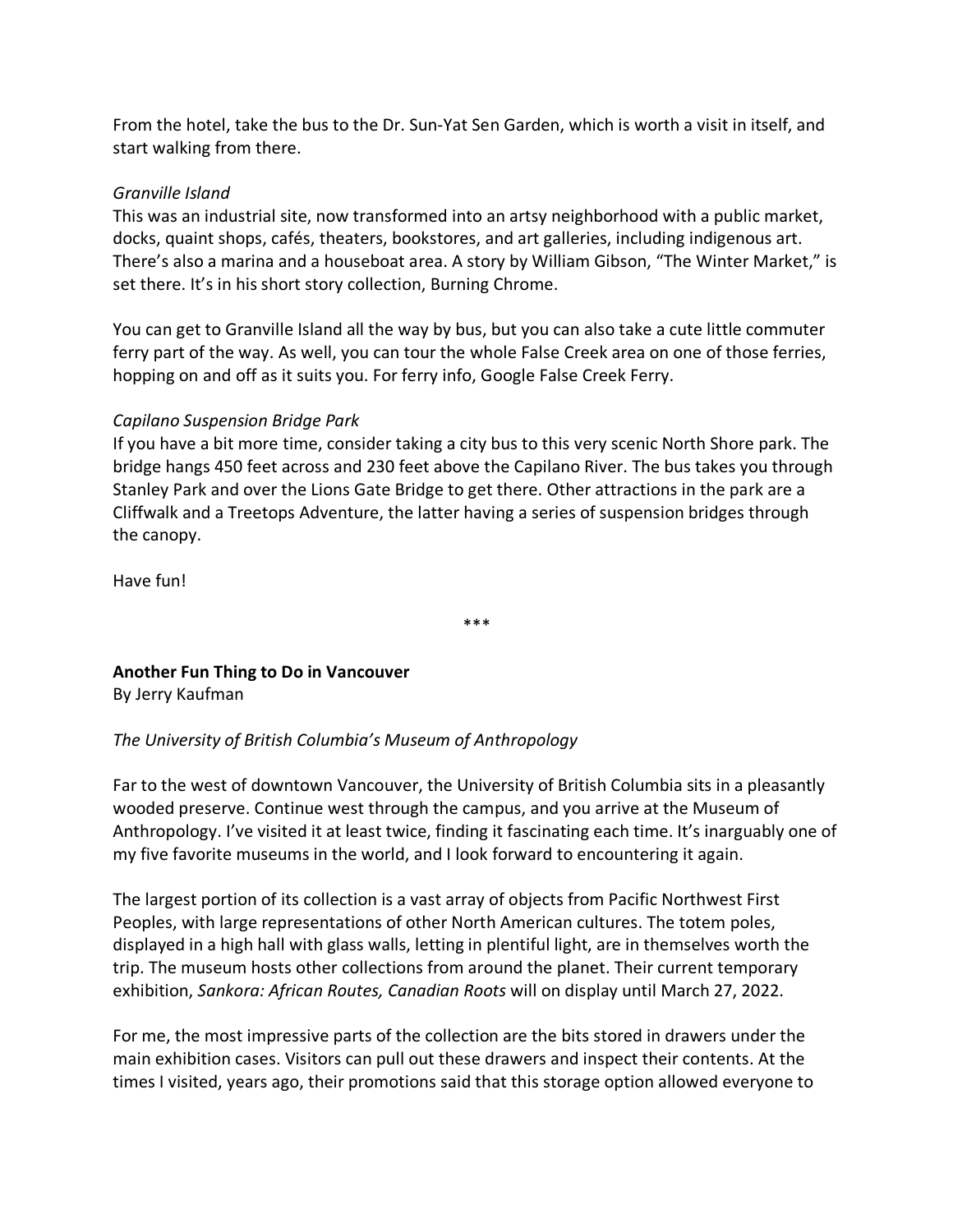see their entire collection. I suspect that the curators have now collected many additional objects that have to be stored elsewhere.

If you'd like to get a sense of the range and depth of the museum's holdings, go online to Museum of Anthropology at UBC to explore for yourselves. (Note: If you travel by public transportation, you'll have to take a long bus ride to get there. But the #99 goes right by White Dwarf Books, a purveyor of fantasy, science fiction, mystery, and crime fiction.) While you're online, look at the site for another UBC museum: Welcome to the Beaty Biodiversity Museum (ubc.ca). I haven't been there myself, but it seems to be worth my time, and yours. Blue whale!



**Hotel Information for the planned Vancouver location and Pre- or Post-con Seattle options** By Suzle and Ulrika O'Brien

#### The Location

The Best Western+ Sands is situated in Vancouver's West End, one of the liveliest, most appealing quarters of the city. The hotel lies just steps away from the beach at English Bay, and the neighborhood offers a variety of taverns, shops, promenades, general amenities, and restaurants fancy, plain, or ethnic.

The hotel is within a 30 minute bus or Aquabus radius of many of the city's attractions, including the Vancouver Art Gallery, Stanley Park, the Vancouver Aquarium, Gastown with its steam clock, Science World situated in a giant Bucky Fuller golf ball dome, Lonsdale Quay shopping, the Waterfront station of the Skytrain's Expo Line, built to show off views of the city to visitors to Expo '86, and more shopping at the Granville Island public market. The hotel is also about a 15-minute bus from the Yaletown-Roundhouse station of Skytrain's Canada Line, which will connect you to the Vancouver airport (YVR).

#### Rates

The convention rate is available March 12-23, 2022 (though we only have guaranteed rooms March 16-23, so if you can, book early). Please remember we are offering programming on Sunday afternoon, so plan accordingly! For maximum fun, stay until Monday.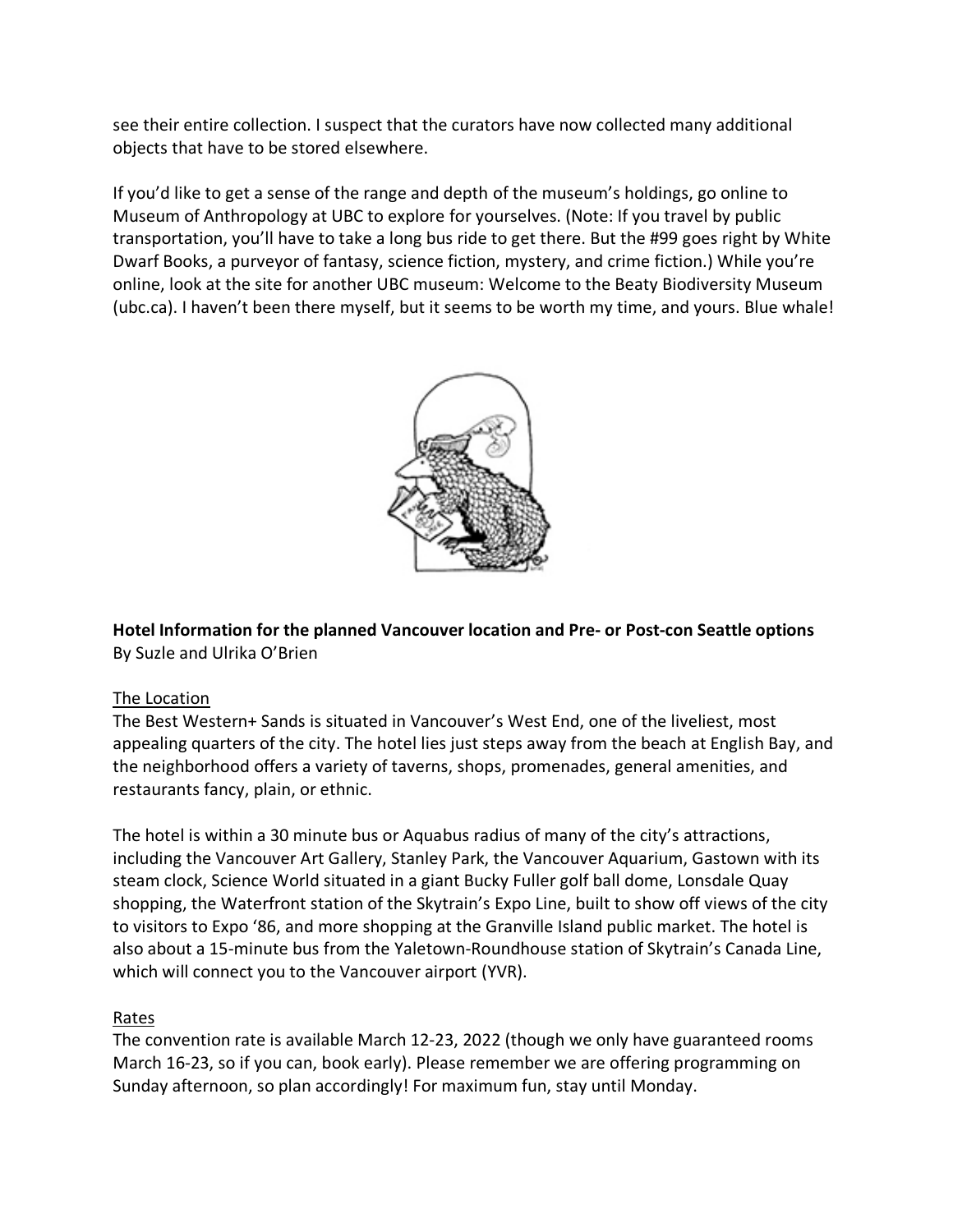Room Rates:

Double Queen room (single/double occupancy): \$105 CAD per room, per night Double Queen room (triple occupancy): \$120 CAD per room, per night Double Queen room (quadruple occupancy): \$135 CAD per room, per night King room with balcony (single/double occupancy): \$120 CAD per room, per night

(Quoted room rates do not include standard taxes and fees which total 15% + a \$3 Environmental Fee; nonetheless, these rates are fantastically reasonable for a West End hotel).

The room block confirmation number is 4087. Guests may reserve on the convention's secured web link or call 1-604-682-1831 or email sands@bwsands.com.

Corflu Hotel secured booking link: https://www.bestwestern.com/en\_US/book/hotel-rooms.62025.html?groupId=N45ZU1Y9

NOTE: When you click on that link, the Best Western page you land on will show an image of the hotel with the current rack rate listed next to it. Don't panic. Just scroll down a bit and you will see the room types and rates that are included in our block. Also, when you enter your arrival and departure dates, you must click the "update" button afterwards or the site will preselect the full range of our room block for you.

If you're able, we encourage you to book your rooms immediately so that we can secure as many rooms on the con suite wing as possible, well ahead of the convention. Ideally, we would fill that corridor with fans so that we don't disturb the sensibilities of non-Corflu guests. Hotel policy allows cancellation without charge up to 48 hours before arrival date, in case plans change or the planet bursts into flames in the interim.

When reserving, please ask that your room be on the 4th Floor, where the con suite will be located, or the 5th Floor above the Rosen Suite (which is our Con Suite, with a large balcony.) Please also note that hotel parking is not included in the room rate, so if you drive to the convention expect to pay an additional \$20 CDN/day for parking.

#### Want to Stay in Seattle, Pre- or Post-Con?

The pandemic eventually closed or dramatically changed much of the Seattle hotel landscape, so unfortunately many old favorites are no longer available for travelers. However, we have found the Nexus, a small Northgate hotel offering us a Preferred Partnership plan which gives Pangloss members reduced rates and several amenities. While have no contractual obligation to use them, the discount will be available to you if you wish to book with them.

Location: The Northgate area of Seattle (8 miles north of downtown Seattle); situated near I-5. There is some public transit nearby, but the area is primarily car-oriented, unfortunately. The new Northgate Light Rail station, which connects directly to Sea-Tac Airport, is about a half-mile away. However, due to the spaghetti bowl street design the pedestrian route is a little over a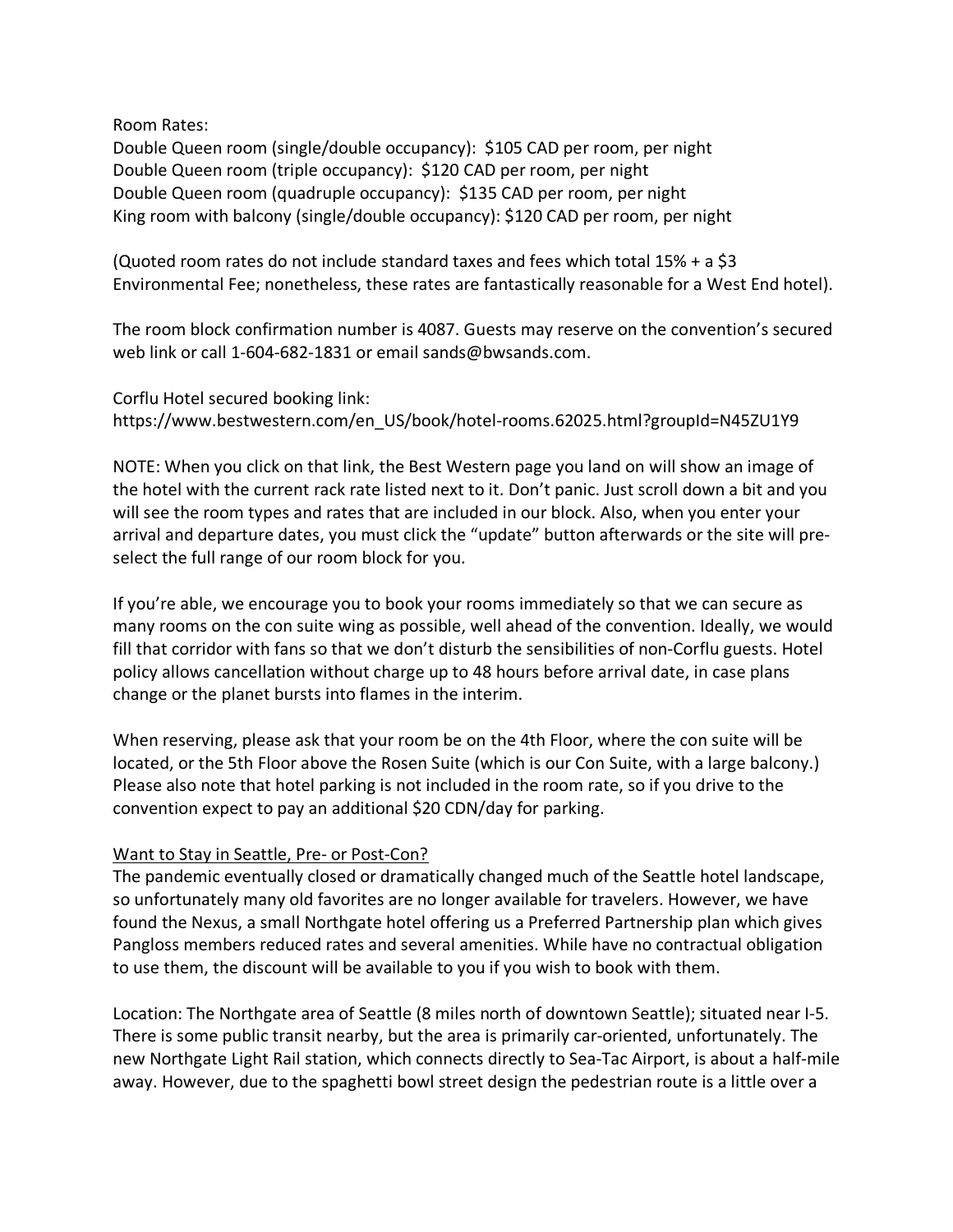mile. The hotel hopes to reinstate their full-service shuttle by March, if possible. The Nexus is built motel-style with only exterior balcony walkways to access sleeping rooms.

Best Western Signature Hotel Nexus For hotel info and amenities: https://www.hotelnexusseattle.com/ Room Rates: Standard Single King or Queen: \$100 per room, per night Standard Double Queen: \$110 per room, per night King Studio w/Japanese Hydrotherapy Tub: \$140 per room, per night Two room Queen / Queen Suite w/ Full Kitchen: \$200 per room, per night Plus Hotel/Sales Tax – 15.6%

For reservations you must contact the Hotel Nexus *directly*. Do not use the Best Western Registration System; they do not have our Partnership Plan information. Phone 1-800-435-0754 and ask for the Sales Department -or- email directly to alexis.burley@hotelnexusseattle.com and copy nikki.brame@360hotelgroup.com. Mention Corflu 2022 to receive our Corporate Rate. For a quieter location, ask for a room at the back of the hotel as the front faces a major arterial.

Another hotel in the area, the Hampton Inn is only a block from the Northgate Light Rail Station (https://www.hilton.com/en/hotels/seanghx-hampton-suites-seattle-northgate/).

Hotels in the University District located near the U-District Light Rail Station include The Graduate (formerly the Deca, alas) just across the street; the University Inn and the Watertown, just a few blocks away. Or, for the frugal and able-bodied, a few blocks farther there is the College Inn, which boasts no elevator, offers only shared bathroom facilities down the hall (with a sink in the room), and sleeping rooms so spartan and old-fashioned (think iron bedsteads and threadbare, hand-sewn quilts) that you might think you've wandered into a John Steinbeck novel or possibly a monastery.